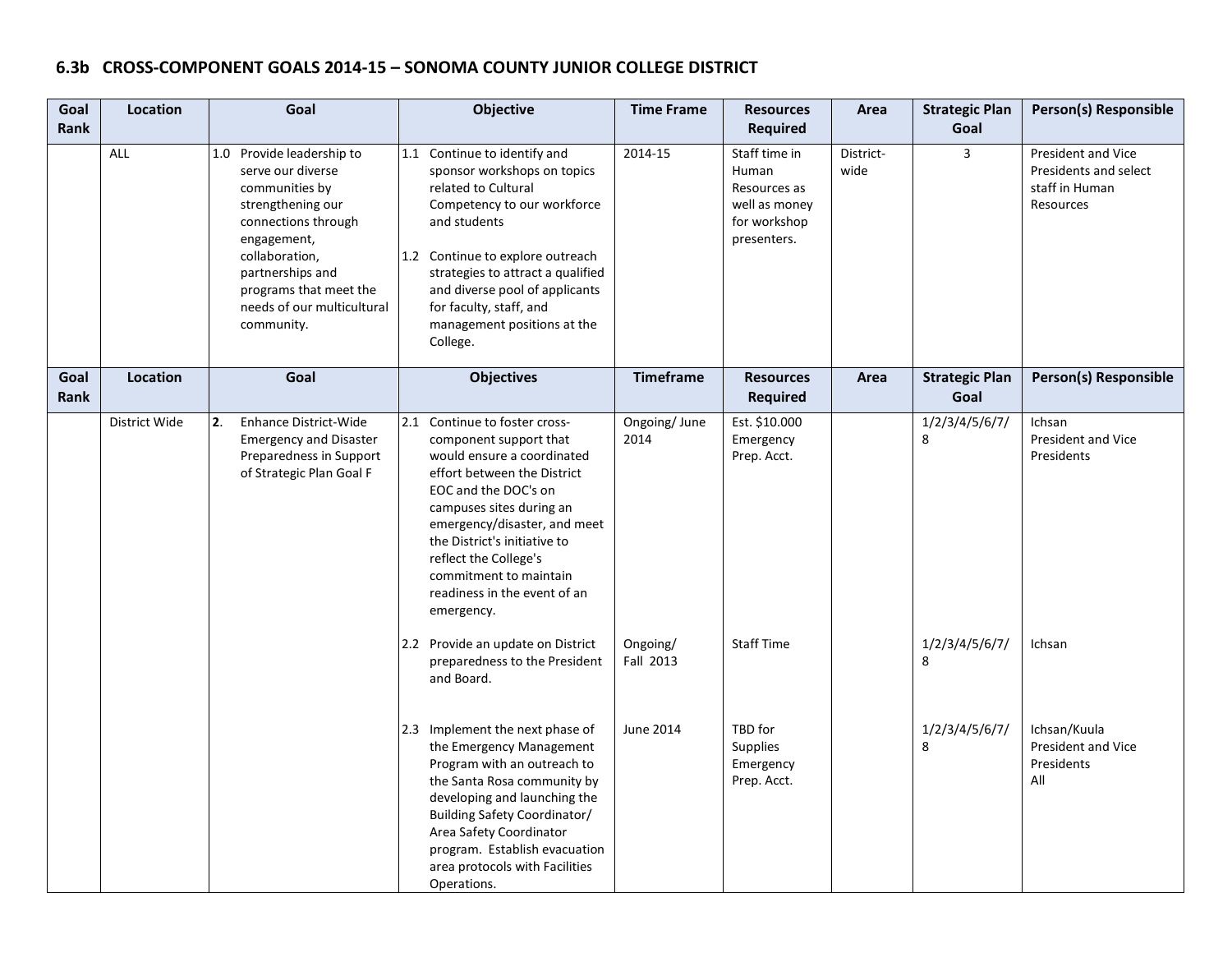## **6.3b CROSS-COMPONENT GOALS 2014-15 – SONOMA COUNTY JUNIOR COLLEGE DISTRICT**

|  | 2.4 Continue to develop the<br>permanent EOC in Pedroncelli<br>by having the Sections set-up<br>their respective areas. The<br>EOC will also be utilized for<br>District-wide regulatory<br>required training (e.g. monthly<br>NESO/Dis Prep, EOC/DOC,<br>BSC/ASC). | Spring 2015           | Est. \$9,000<br>Emergency<br>Prep. Acct. | 1/2/3/4/5/6/7/<br>8 | Ichsan/Kuula/<br>Navarrette/<br>Maremont-Silver/<br>Bielen/Rudolph/<br>Roberts/Jolley/<br>Saldana-Talley/<br>Chapman/Diggs |
|--|---------------------------------------------------------------------------------------------------------------------------------------------------------------------------------------------------------------------------------------------------------------------|-----------------------|------------------------------------------|---------------------|----------------------------------------------------------------------------------------------------------------------------|
|  | 2.5 Develop and implement<br>exercise that is campus/ site<br>specific covering possible<br>topics such as earthquake<br>preparedness, active shooter,<br>special needs, disruptive<br>individuals, fire, bomb threat,<br>etc.                                      | Ongoing/<br>June 2015 | <b>Staff Time</b>                        | 1/2/3/4/5/6/7/<br>8 | Kuula/Ichsan<br><b>Presidents and Vice</b><br>Presidents                                                                   |
|  | 2.6 Continue to provide<br>leadership and foster<br>established relationships for<br>District practices in emergency<br>and disaster.                                                                                                                               | Ongoing/<br>June 2015 | Staff Time                               | 1/2/3/4/5/6/7/<br>8 | Ichsan/Kuula                                                                                                               |
|  | 2.7 Participate in the Great<br>California Shakeout not only<br>with the Operational Area, but<br>also to test/practice District<br>procedures such as, Alert U,<br>Net Support Notify, duck,<br>cover and hold-on (where<br>applicable), etc.                      | October 2014          | <b>Staff Time</b>                        | 1/2/3/4/5/6/7/<br>8 | <b>ALL</b>                                                                                                                 |
|  | 2.8 Provide leadership to the<br>North Coast College University<br>Mutual Aid Group as program<br>manager of the six Community<br>Colleges and three CSUs.                                                                                                          | Ongoing/<br>June 2015 | <b>NCCUMAG</b><br>Acct.                  | 1/2/3/4/5/6/7/<br>8 | Ichsan/Bielen<br>Kuula                                                                                                     |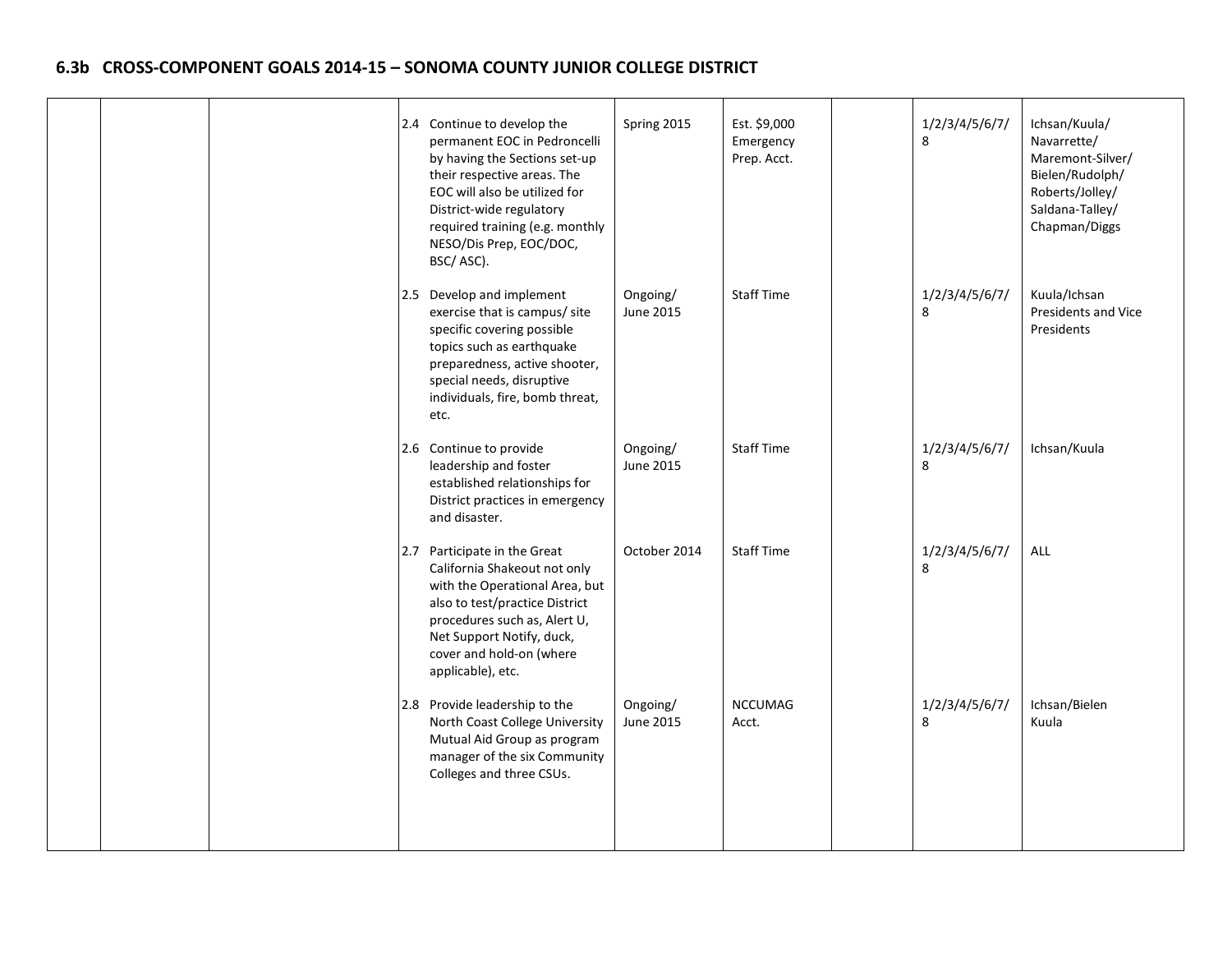## **6.3b CROSS-COMPONENT GOALS 2014-15 – SONOMA COUNTY JUNIOR COLLEGE DISTRICT**

| Goal<br><b>Rank</b> | <b>Location</b> | Goal                                                                                                                                                                                                         | <b>Objectives</b>                                                                                                                                                                                                                                   | <b>Timeframe</b> | <b>Resources</b><br><b>Required</b>                                                                                             | Area                                               | <b>Strategic Plan</b><br>Goal | Person(s) Responsible                                                                  |
|---------------------|-----------------|--------------------------------------------------------------------------------------------------------------------------------------------------------------------------------------------------------------|-----------------------------------------------------------------------------------------------------------------------------------------------------------------------------------------------------------------------------------------------------|------------------|---------------------------------------------------------------------------------------------------------------------------------|----------------------------------------------------|-------------------------------|----------------------------------------------------------------------------------------|
|                     | ALL             | Provide leadership for an<br>3.0<br>institutionalized response<br>system to vet, write and<br>submit federal, state,<br>local and foundation<br>grants to support<br>programs and services at<br><b>SRJC</b> | 3.1 Utilize grants coordinator and<br>AAC/SSC managers to plan for<br>grants submissions one year<br>out<br>3.2 Submit at least 6 grants for<br>federal or foundation funding<br>for amounts over \$200K per<br>grant each year with 50%<br>success | 2014-15          | Hanover<br>Grants, dean<br>and staff time.<br>Cabinet<br>commitment,<br>faculty<br>involvement.                                 | Academic<br>Affairs,<br>Student<br><b>Services</b> | 01, 02, 07                    | Cathy Wilson,<br>Mary Kay<br>Rudolph,<br>Ricardo<br>Navarrette, Jane<br>Saldana-Talley |
| Goal<br><b>Rank</b> | <b>Location</b> | Goal                                                                                                                                                                                                         | <b>Objectives</b>                                                                                                                                                                                                                                   | <b>Timeframe</b> | <b>Resources</b><br><b>Required</b>                                                                                             | Area                                               | <b>Strategic Plan</b><br>Goal | <b>Person(s) Responsible</b>                                                           |
|                     | Districtwide    | 4.0<br>Develop a strategy to<br>eliminate the District's<br>Long-term Structural<br>Imbalance                                                                                                                | 4.1 Identify sizable areas of<br>(either) revenue enhancement<br>or cost reduction, such that<br>ongoing expenditures are<br>maintained within on-going<br>revenues.                                                                                | 2014-15          | Staff Time, and<br>willingness on<br>the part of all<br>constituency<br>groups to place<br>the fiscal health<br>of the District | All                                                | 07                            | President, Vice<br>Presidents, Constituency<br>Group Leaders                           |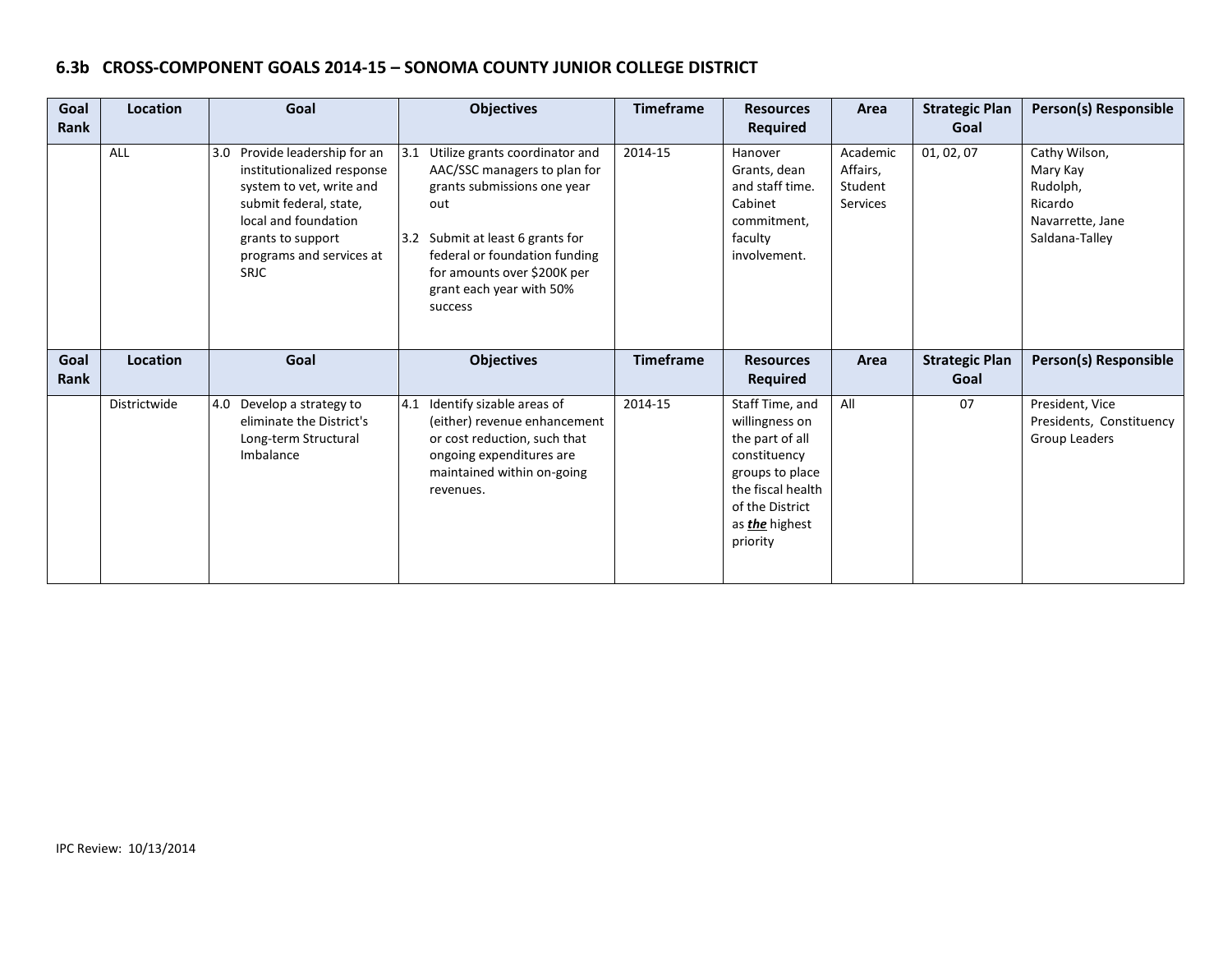# **6.3a ANNUAL UNIT PLAN – ACADEMIC AFFAIRS**

| <b>Rank</b> | Location   | <b>SP</b> | M  | Goal                                                                                                                                                       | Objective                                                                                                                                      | <b>Time Frame</b> | <b>Resources Required</b>                                                                                                                                                                                                           |
|-------------|------------|-----------|----|------------------------------------------------------------------------------------------------------------------------------------------------------------|------------------------------------------------------------------------------------------------------------------------------------------------|-------------------|-------------------------------------------------------------------------------------------------------------------------------------------------------------------------------------------------------------------------------------|
| 0001        | ALL        | 02        | 01 | Foster learning and academic<br>1.<br>excellence by providing<br>effective programs and<br>services.                                                       | Support and promote teaching excellence<br>across all disciplines.                                                                             | 2014-17           | Staff time, coordination with<br>Professional Development and<br>Academic Senate, utilize potential<br>new Chancellor's Office funding<br>stream                                                                                    |
| 0001        | <b>ALL</b> | 02        | 01 | 2.<br>Foster learning and academic<br>excellence by providing<br>effective programs and<br>services.                                                       | Integrate academic and student support<br>services across the college.                                                                         | 2014-17           | <b>Efficient communication</b><br>mechanisms, adequate staff and<br>time for collaboration, identify<br>specialized funding (grants, etc.)                                                                                          |
| 0001        | ALL        | 02        | 01 | Foster learning and academic<br>3.<br>excellence by providing<br>effective programs and<br>services.                                                       | Identify and implement responsive<br>instructional practices that increase the<br>learning and success of our diverse students.                | 2014-17           | Staff time, coordination with<br>Professional Development and<br>Academic Senate, utilize potential<br>new Chancellor's Office funding<br>stream                                                                                    |
| 0001        | ALL        | 02        | 01 | 4.<br>Foster learning and academic<br>excellence by providing<br>effective programs and<br>services.                                                       | Engage students and spark intellectual<br>curiosity in learner-centered environments.                                                          | 2014-17           | Staff time, coordination with<br>Professional Development and<br>Academic Senate, utilize potential<br>new Chancellor's Office funding<br>stream, intense collaboration with<br><b>Student Services</b>                             |
| 0002        | <b>ALL</b> | 01        | 01 | Support development of the<br>5.<br>whole student from early<br>college awareness through<br>successful completion of<br>educational and career goals.     | Increase the number of students who<br>complete their educational plans and goals.                                                             | 2014-17           | Academic Affairs and department<br>chair collaboration and time,<br>coordination with Curriculum<br>Committee and Student Services, IT<br>and OIR cooperation for reporting,<br>promotion of importance of<br>completion.           |
| 0003        | <b>ALL</b> | 03        | 01 | Serve our diverse communities<br>6.<br>and strengthen our connections<br>through engagement,<br>collaboration, partnerships,<br>innovation and leadership. | Meet the lifelong educational and career<br>needs of our communities (e.g., seniors,<br>emerging populations, veterans, re-entry<br>students). | 2014-17           | Dedicated staff time for<br>identification of areas of community<br>need, development of plan to<br>provide services (i.e., County jail<br>inmates). Funding for programmatic<br>offerings, adequate teaching and<br>support staff. |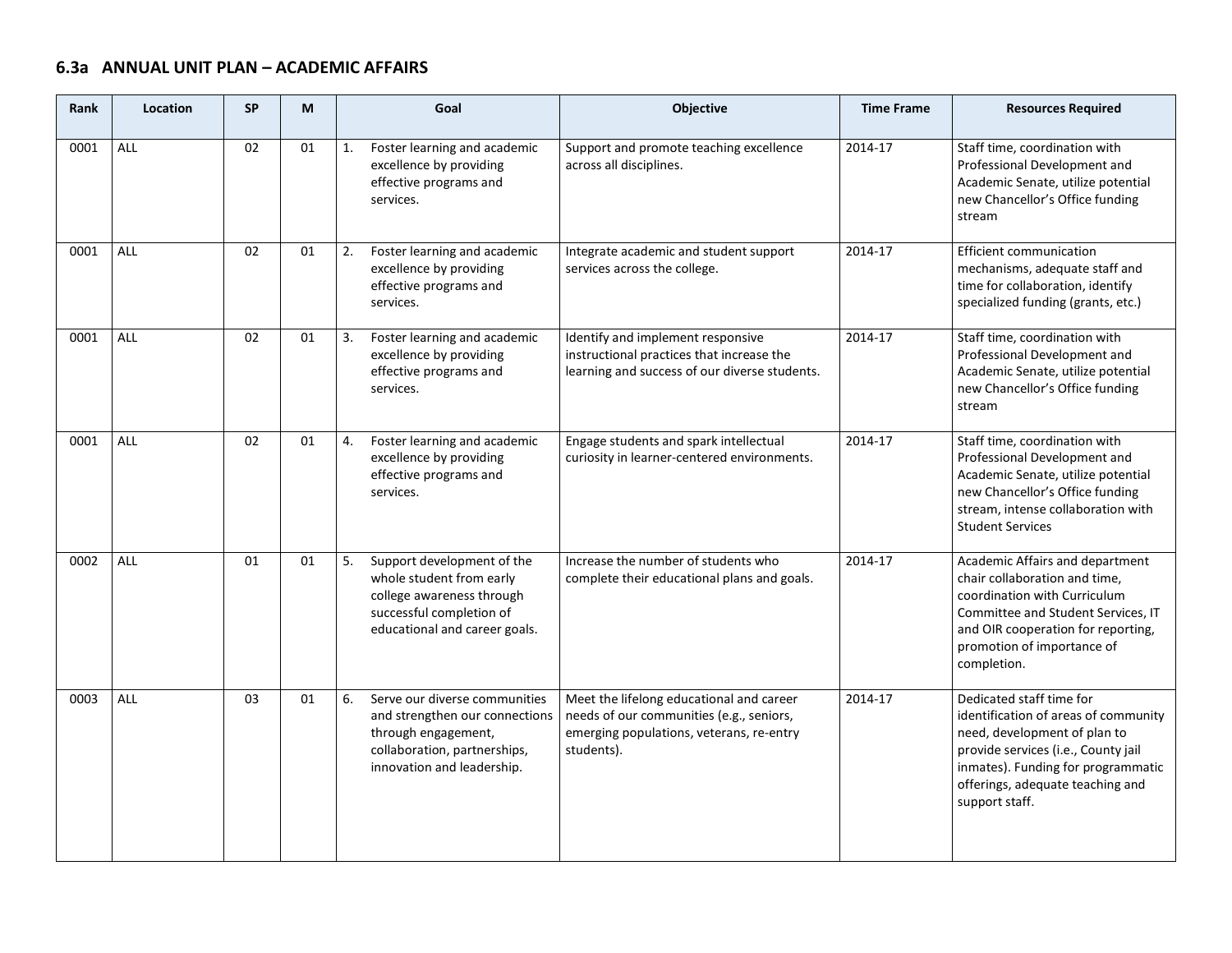#### **6.3a ANNUAL UNIT PLAN – ACADEMIC AFFAIRS** <u> The Communication of the Communication of</u>

| Rank | Location | <b>SP</b> | M  | Goal                                                                                                                                     | Objective                                                                                                                                         | <b>Time Frame</b> | <b>Resources Required</b>                                                                                                                                                                                                                           |
|------|----------|-----------|----|------------------------------------------------------------------------------------------------------------------------------------------|---------------------------------------------------------------------------------------------------------------------------------------------------|-------------------|-----------------------------------------------------------------------------------------------------------------------------------------------------------------------------------------------------------------------------------------------------|
| 0004 | ALL      | 05        | 01 | Establish a culture of<br>7.<br>sustainability that promotes<br>environmental stewardship,<br>economic vitality, and social<br>equity.   | Infuse sustainability across the curriculum and<br>promote awareness throughout the District.                                                     | 2014-17           | Staff time, coordination with<br>Professional Development and<br>Academic and Student Senates,<br>coordination with Curriculum Office<br>and identification of other potential<br>partners.                                                         |
| 0005 | ALL      | 06        | 01 | Cultivate an inclusive and<br>8.<br>diverse organizational culture<br>that promotes employee<br>engagement, growth, and<br>collegiality. | Recruit and hire outstanding faculty and staff<br>and implement an exemplary professional<br>development program.                                 | 2014-17           | Staff time, coordination with<br>Professional Development, Human<br>Resources and Academic Senate,<br>utilize potential new Chancellor's<br>Office funding stream                                                                                   |
| 0006 | ALL      | 07        | 01 | Pursue resource development<br>9.<br>and diversification while<br>maintaining responsible fiscal<br>practices and financial stability.   | Pursue alternative funding sources including<br>grants and partnerships to support our diverse<br>communities and students.                       | 2014-17           | Funding for grant-writing and<br>coordination (i.e., contracts with<br>Hanover Grants, etc.). Dedicated<br>staff to support pursuit of grants<br>(i.e., dean and support staff).<br>Collaboration with all other internal<br>and external partners. |
| 0006 | ALL      | 07        | 01 | 10. Pursue resource development<br>and diversification while<br>maintaining responsible fiscal<br>practices and financial stability.     | Manage enrollment and course offerings to<br>maximize apportionment funding.                                                                      | 2014-17           | Sufficient time and resources (i.e., IT<br>support), collaboration with Student<br>Services, PIO and Business Services.                                                                                                                             |
| 0007 | ALL      | 08        | 01 | 11. Continuously improve<br>institutional effectiveness in<br>support of our students, staff<br>and communities.                         | Fully implement continuous quality<br>improvement strategies to achieve greater<br>transparency, effectiveness, efficiency, and<br>participation. | 2014-17           | Adequate funding and time to<br>expand opportunities for<br>communication, process review and<br>improvement in order to increase<br>participation by internal community.                                                                           |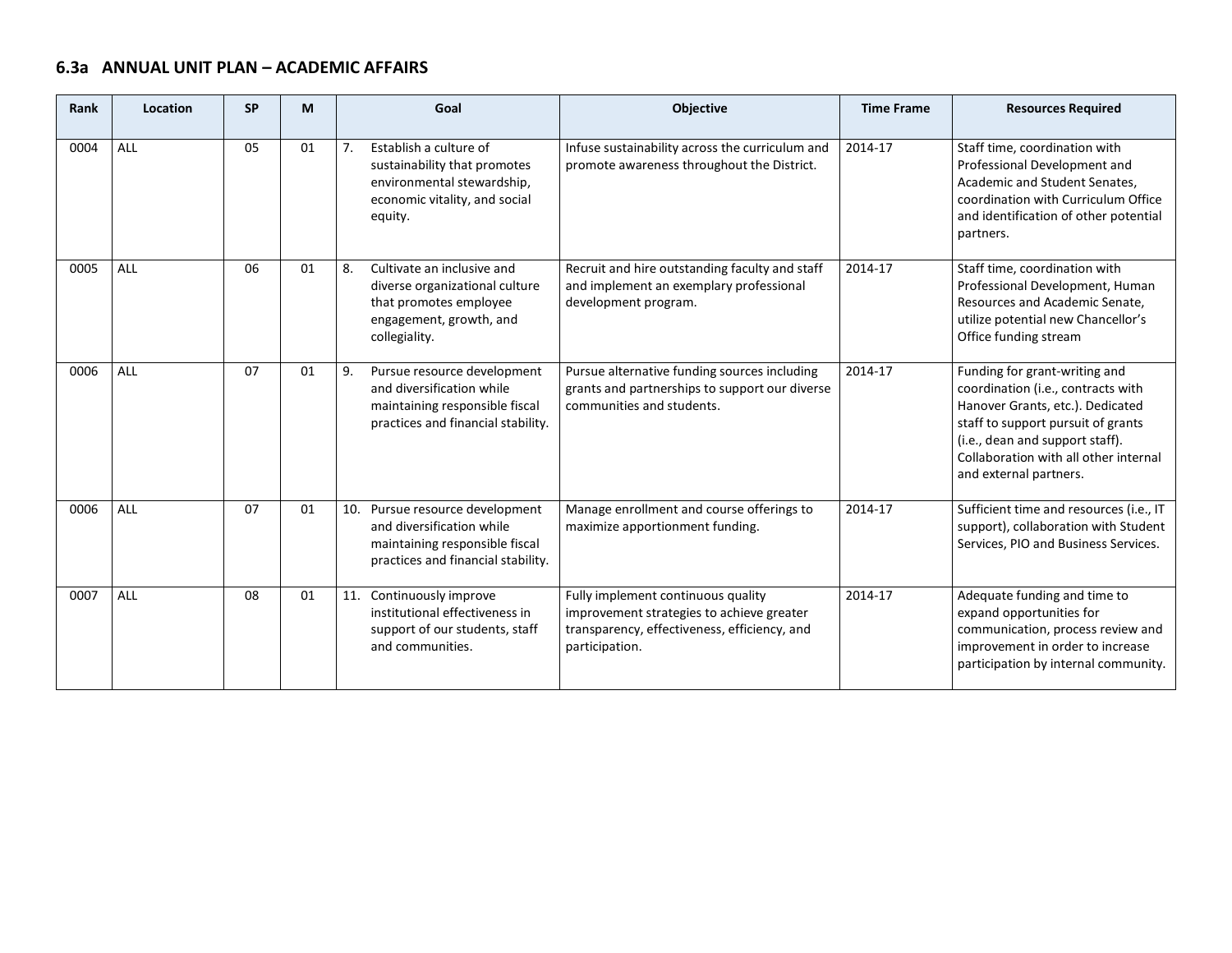# **6.3a ANNUAL UNIT PLAN 2014-15 – BUSINESS SERVICES**

| Rank | Location   | <b>SP</b> | M  | Goal                                                                                                                                                                                                                           | <b>Objective</b>                                                                                                                                                                                                                                                                                                                                                                            | <b>Time Frame</b> | <b>Resources Required</b>                                                                    |
|------|------------|-----------|----|--------------------------------------------------------------------------------------------------------------------------------------------------------------------------------------------------------------------------------|---------------------------------------------------------------------------------------------------------------------------------------------------------------------------------------------------------------------------------------------------------------------------------------------------------------------------------------------------------------------------------------------|-------------------|----------------------------------------------------------------------------------------------|
| 0001 | <b>ALL</b> | 06        | 07 | In conjunction with the<br>1.<br>President, and other<br>Components, develop a strategy<br>to reduce, and eventually<br>eliminate, the District's<br>"Structural Imbalance," which<br>threatens the District fiscal<br>health. | In conjunction with the President and the<br>other Components, identify sizable areas of<br>(either) revenue enhancement or cost<br>reduction.                                                                                                                                                                                                                                              | 2014-15           | Staff Time and commitment to the<br>effort                                                   |
| 0002 | ALL        | 07        | 07 | Successful passage of a<br>2.<br>Proposition 39 Bond.                                                                                                                                                                          | Provide educational materials, answers to<br>questions, and requested data, to voters and<br>other interested parties, on the District's<br>capitalization needs, and the effects/details of<br>the bond's passage on the individual tax payer.                                                                                                                                             | November, 2014    | Staff time                                                                                   |
| 0003 | <b>ALL</b> | 07        | 07 | Restructuring of the District's<br>3.<br>Health Coverage/Costs to<br>create significant cost-savings<br>to the District, while<br>maintaining quality medical<br>benefits.                                                     | In conjunction with the District's negotiation<br>groups, investigate potential changes in<br>current healthcare plans, providers, or a<br>restructuring of service premiums and shared<br>costs, to effect significant savings, while<br>minimally effecting medical coverage.                                                                                                             | 2014-15           | Staff Time / Consultant Help.                                                                |
| 0004 | <b>ALL</b> | 00        | 00 | A successful 2013-14 audit, and<br>4.<br>successful review of Standard<br>III.D by the ACCJC in March.                                                                                                                         | To proactively insure proper documentation,<br>and regulation-compliance in those areas that<br>will be audited by the Auditors. Provide all<br>materials, and effectively answer all question<br>that the Auditors might request during their<br>Fall audit. Provide written explanation and<br>documentation that fulfills the requirements<br>of Standard III.D to ACCJC's satisfaction. | 2014-15           | <b>Staff Time</b>                                                                            |
| 0005 | <b>ALL</b> | 06        | 07 | 5.<br>Continue to provide high level<br>support of the District's other<br>Component areas, staff and<br>students, as well as strive to<br>support the District's vision and<br>mission.                                       | Provide the fiscal resources and other services<br>needed by the District to help all of the<br>District's departments run smoothly                                                                                                                                                                                                                                                         | 2014-15           | Staff Time, some additional<br>budgetary expenditures (see staffing<br>and budget requests). |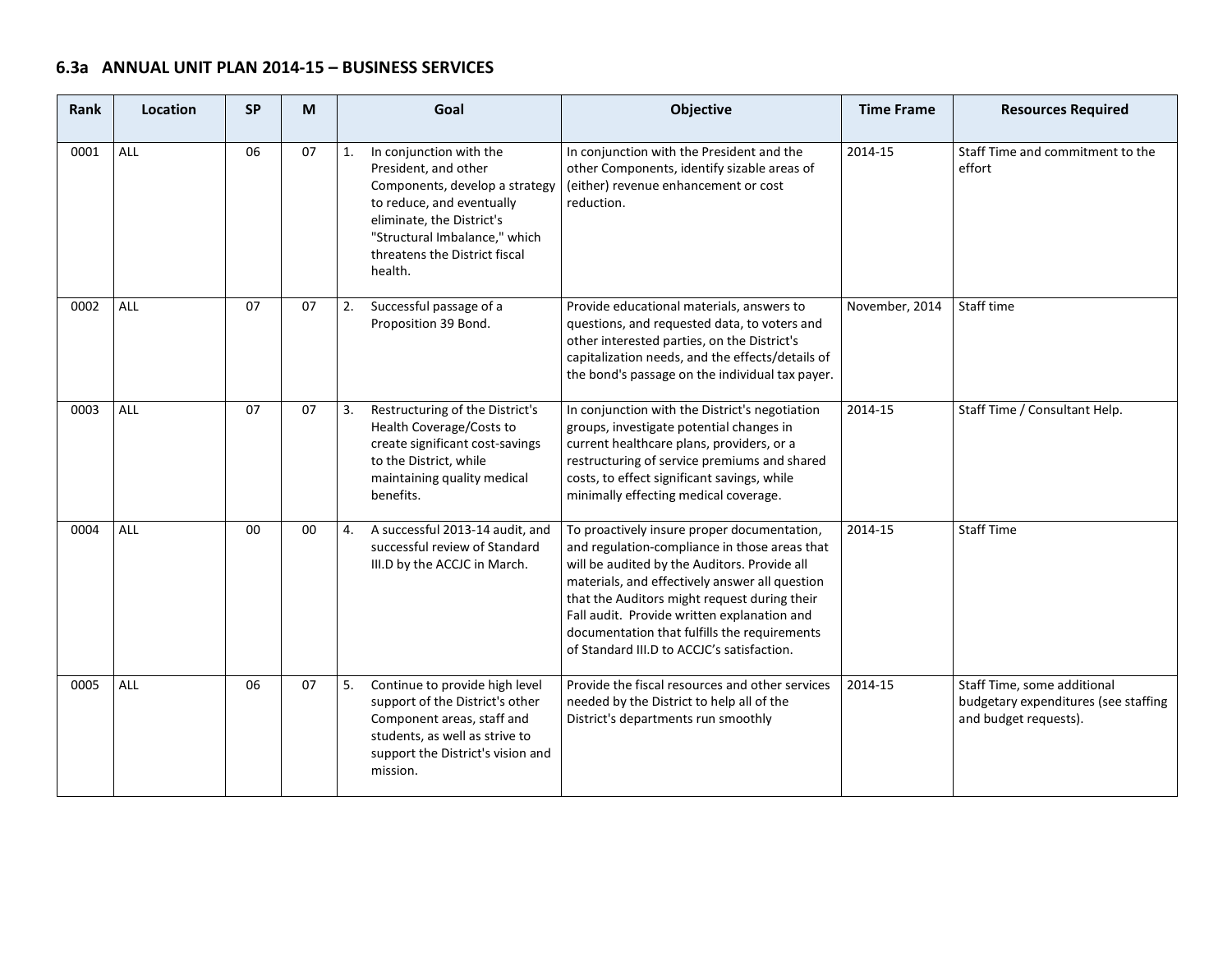#### **6.3a ANNUAL UNIT PLAN 2014-15 – HUMAN RESOURCES** ш.

| Rank | Location   | <b>SP</b> | М      | Goal                                                                                     | <b>Objective</b>                                                                                                                                      | <b>Time Frame</b> | <b>Resources Required</b>                                                                                                             |
|------|------------|-----------|--------|------------------------------------------------------------------------------------------|-------------------------------------------------------------------------------------------------------------------------------------------------------|-------------------|---------------------------------------------------------------------------------------------------------------------------------------|
| 0001 | <b>ALL</b> | $00\,$    | 00     | <b>Technology Update</b><br>1.                                                           | This proposal addresses the security of<br>personnel files as space is strictly limited.                                                              | <b>June 2015</b>  | The digital imaging of the personnel<br>files addresses space and security<br>concerns.                                               |
| 0001 | <b>ALL</b> | $00\,$    | 00     | Acquisition of new facility or<br>2.<br>remodel current building.                        | To house all of the functions of the HR<br>Department in one building.                                                                                | Dec. 2015         | Renovation of the current space or<br>relocating to a new space. Work with<br>Director of Facilities.                                 |
| 0001 | <b>ALL</b> | $00\,$    | 00     | 3.<br>Develop and implement a<br>comprehensive Human<br>Resource plan.                   | Implement a comprehensive human resource<br>plan to reflect "best practices" in recruitment,<br>staffing, compensation, etc.                          | June 30, 2015     | VP of HR working in consultation<br>with the other VP's and college<br>president may include technical<br>assistance of a consultant. |
| 0002 | <b>ALL</b> | 00        | 00     | Electronic PAF & NOA Routing<br>4.                                                       | Develop a way to reduce paper and more<br>efficiently route paperwork.                                                                                | Dec. 2014         | $\mathsf{I}$                                                                                                                          |
| 0001 | <b>ALL</b> | $00\,$    | $00\,$ | 5.<br><b>Centralized Professional</b><br>Development Tracking for all<br>Employee groups | a) Will incorporate flex tracking for faculty<br>b) will track all mandatory trainings<br>c) will track individual professional<br>development plans. | Dec. 2014         | IT time<br>Staff planning time<br>Staff time to convert data into new<br>system                                                       |
| 0002 | <b>ALL</b> | 00        | 04     | Annual On-Line Calendar of<br>6.<br><b>Activities</b>                                    | To provide a web-based calendar of<br>training/workshops for staff throughout the<br>year.                                                            | Dec. 2014         | IT time.                                                                                                                              |
| 0003 | <b>ALL</b> | $00\,$    | $00\,$ | 7.<br>Electronic Database of<br>Completed Trainings.                                     | 1. Record all employee trainings.<br>2. Ability to indicate which trainings specific<br>employees must take for promotion /<br>advancement.           | Undetermined      | Need to purchase an "Off-The-Shelf"<br>product. IT cannot develop this due<br>to lack of staff.                                       |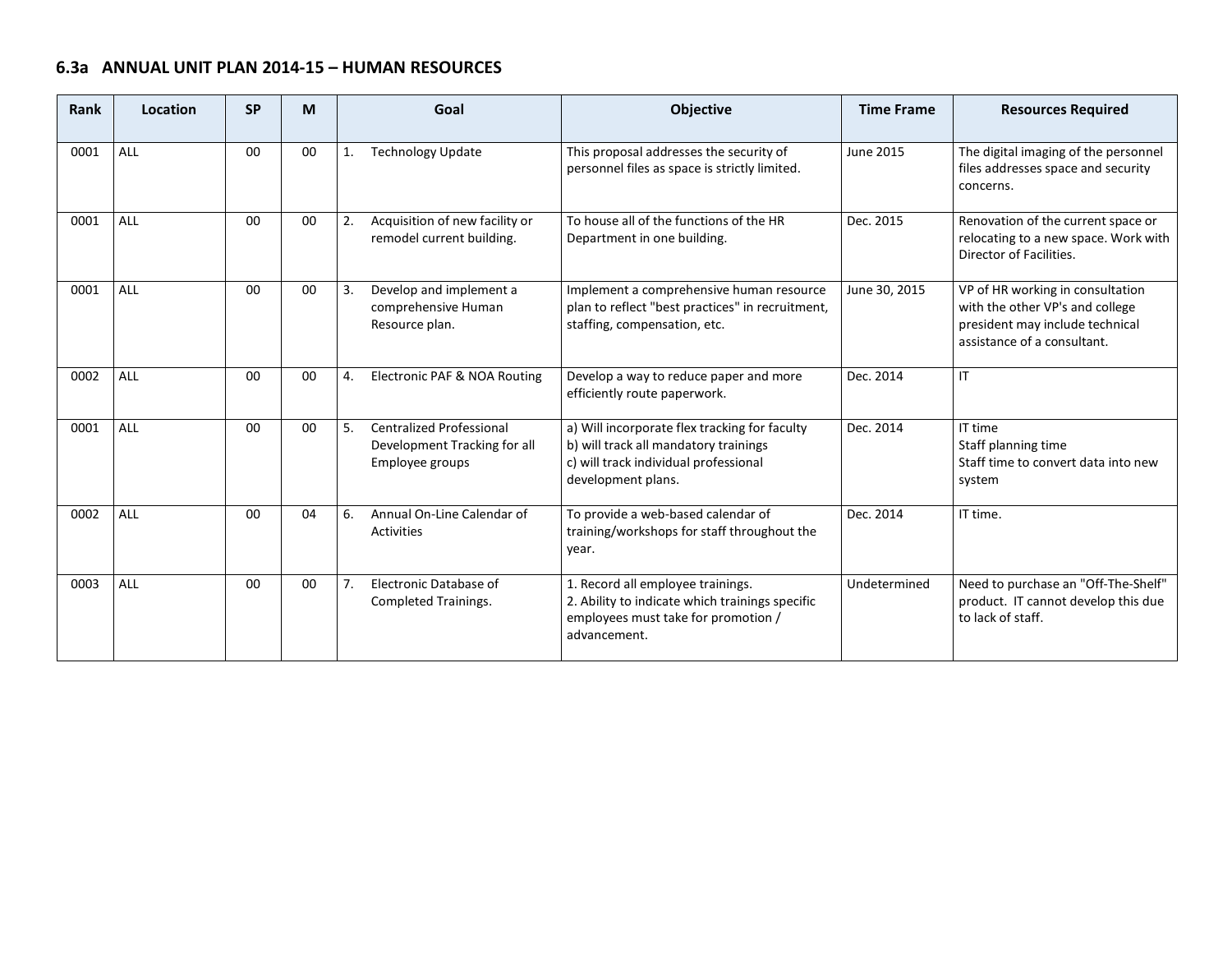| Rank | <b>Location</b>    | <b>SP</b>      | M | Goal                                                                                                                                                                                                                             | <b>Objectives</b>                                                                                                                                                                                                                  | <b>Timeframe</b>      | <b>Resources Required</b> | Area           | Person(s)<br>Responsible                           |
|------|--------------------|----------------|---|----------------------------------------------------------------------------------------------------------------------------------------------------------------------------------------------------------------------------------|------------------------------------------------------------------------------------------------------------------------------------------------------------------------------------------------------------------------------------|-----------------------|---------------------------|----------------|----------------------------------------------------|
|      | Petaluma<br>Campus | 8              | 6 | 1.0 Actively engage and<br>participate in SRJC's<br>accreditation process                                                                                                                                                        | 1.1 Provide campus-based<br>leadership for a successful<br>accreditation visit in Spring 2015                                                                                                                                      | Throughout<br>2014-15 | <b>Existing resources</b> | Administration | Petaluma<br>Leadership Team                        |
|      | Petaluma<br>Campus | 8              | 6 | 2.0 Participate in the<br>successful implementation<br>of SRJC's Strategic Plan                                                                                                                                                  | 2.1 In collaboration with internal<br>and external constituents, develop a<br>site-based strategic plan that re-<br>visions the Petaluma Campus for<br>the future                                                                  | Throughout<br>2014-15 | <b>Existing resources</b> | Administration | Petaluma<br>Leadership Team                        |
|      | Petaluma<br>Campus | $\overline{4}$ | 6 | 3.0 Actively engage in<br>planning and<br>implementation of SRJC's<br><b>Facilities Bond Measure</b>                                                                                                                             | 3.1 Make the case and<br>communicate Petaluma Campus<br>facilities, technology and<br>infrastructure needs                                                                                                                         | Throughout<br>2014-15 | <b>Existing resources</b> | Administration | Petaluma<br>Leadership Team                        |
|      | Petaluma<br>Campus | $\overline{7}$ | 6 | 4.0 Explore, develop,<br>implement and participate<br>in opportunities to<br>diversify the Petaluma<br>Campus funding base and<br>contribute to the<br>reduction of the district's<br>structural deficit.                        | 4.1 Research and explore<br>entrepreneurial and grant-funded<br>programs that serve the needs of<br>the local community, and students<br>and staff on the Petaluma Campus                                                          | Throughout<br>2014-15 | <b>Existing resources</b> | Administration | Petaluma<br>Leadership Team                        |
|      |                    | $\overline{7}$ | 6 |                                                                                                                                                                                                                                  | 4.2 Actively participate in district<br>efforts to balance human resource<br>and financial needs across district<br>sites.                                                                                                         | Throughout<br>2014-15 | <b>Existing resources</b> | Administration | Petaluma<br>Leadership Team                        |
|      | Petaluma<br>Campus | 6              | 6 | 5.0 In coordination with<br>the District EOC, District<br>Police, and Environmental<br>Health and Safety,<br>develop the capacity for<br>Emergency/Disaster<br>Preparedness and<br>Occupational Safety on<br>the Petaluma Campus | 5.1 Continue to refine and improve<br>upon Emergency/Disaster<br>Preparedness through monthly<br>meetings of the Petaluma Campus<br>DOC (Department Operations<br>Center) and participation in<br>trainings and related activities | Throughout<br>2014-15 | <b>Existing resources</b> | Administration | Petaluma<br>Leadership<br>Team/DOC/BSC's<br>/ASC's |
|      | Petaluma<br>Campus | 6              | 6 |                                                                                                                                                                                                                                  | 5.2 Identify and acquire documents,<br>agreements and capital resources<br>needed to manage the Petaluma<br>Campus DOC sections                                                                                                    | Throughout<br>2014-15 | <b>Existing resources</b> | Administration | Petaluma<br>Leadership<br>Team/DOC                 |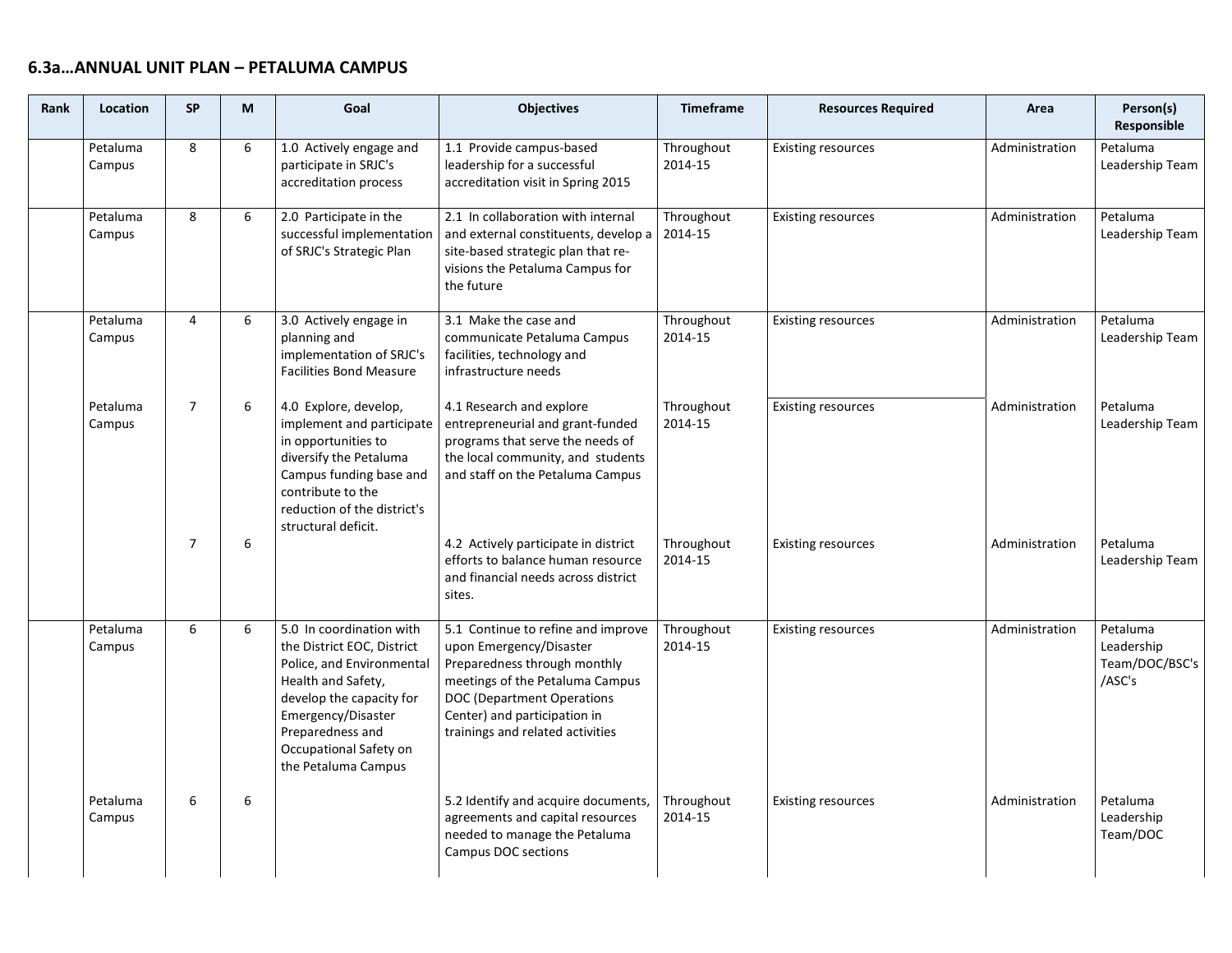| Petaluma<br>Campus | 6              | 6              |                                                                                                                                                                                              | 5.3 Review emergency equipment<br>including backup power sources, to<br>essential infrastructure to<br>determine the actual needs of the<br>campus in preparation of sustaining<br>short and long term power<br>disruptions.                                                                  | Throughout<br>2014-15 | Campus and District resources TBD                                                    | Administration | Petaluma<br>Leadership<br>Team/DOC                                    |
|--------------------|----------------|----------------|----------------------------------------------------------------------------------------------------------------------------------------------------------------------------------------------|-----------------------------------------------------------------------------------------------------------------------------------------------------------------------------------------------------------------------------------------------------------------------------------------------|-----------------------|--------------------------------------------------------------------------------------|----------------|-----------------------------------------------------------------------|
| Petaluma<br>Campus | $\overline{4}$ | 6              |                                                                                                                                                                                              | 5.4 Identify critical need<br>components and funding sources to<br>repair all deficient systems.                                                                                                                                                                                              | Throughout<br>2014-15 | Campus and District resources TBD                                                    | Administration | Petaluma<br>Leadership<br>Team/DOC                                    |
| Petaluma<br>Campus | 5              | $\overline{3}$ | 6.0 In collaboration with<br>the District Integrated<br><b>Environmental Planning</b><br>Committee (IEPC), develop<br>an action plan for<br>Sustainable Practices on<br>the Petaluma Campus. | 6.1 Complete the CCCCO<br>Sustainability Template/Plan for the<br>Petaluma Campus                                                                                                                                                                                                             | Throughout<br>2014-15 | <b>Existing resources</b>                                                            | Administration | Watts,<br>Sustainable<br><b>Practices Task</b><br>Group               |
| Petaluma<br>Campus | 5              | 3              |                                                                                                                                                                                              | 6.2 Implement Sustainable Practices<br>/ Composting Project                                                                                                                                                                                                                                   | Throughout<br>2014-15 | <b>Staff Resources</b>                                                               | Administration | Watts,<br>Sustainable<br>Practices Task<br>Group                      |
| Petaluma<br>Campus | 5              | 3              |                                                                                                                                                                                              | 6.3 Improve Sustainable Practices/<br>Recycle Program through<br>installation of color coded four-<br>section garbage/recycle containers<br>for the Café to enhance the recycle<br>program in that area.                                                                                      | Throughout<br>2014-15 | <b>Additional Resources Estimated</b><br>\$100 Monthly Charge for service            | Administration | Watts,<br>Sustainable<br><b>Practices Task</b><br>Group               |
| Petaluma<br>Campus | 5              | 3              |                                                                                                                                                                                              | 6.4 Build water cachement system<br>for small scale irrigation of planter<br>boxes and integrate into curriculum<br>for participating environmental and<br>mathematics students to gain<br>practical experience in solar power<br>applications, rainwater cachement<br>and water conservation | Throughout<br>2014-15 | Additional one time resources of<br>\$2,700                                          | Administration | Watts,<br>Sustainable<br>Practices Task<br>Group                      |
| Petaluma<br>Campus | 5              | 3              |                                                                                                                                                                                              | 6.5 Build and maintain a<br>sustainable, organic, student-run<br>teaching garden including a<br>greenhouse, rainwater cachement<br>and solar panels.                                                                                                                                          | Throughout<br>2014-15 | Pending grant approval from Dr.<br>Scoll's Foundation - anticipated<br>November 2014 | Administration | Watts,<br>Sustainable<br><b>Practices Task</b><br>Group,<br>Kratzmann |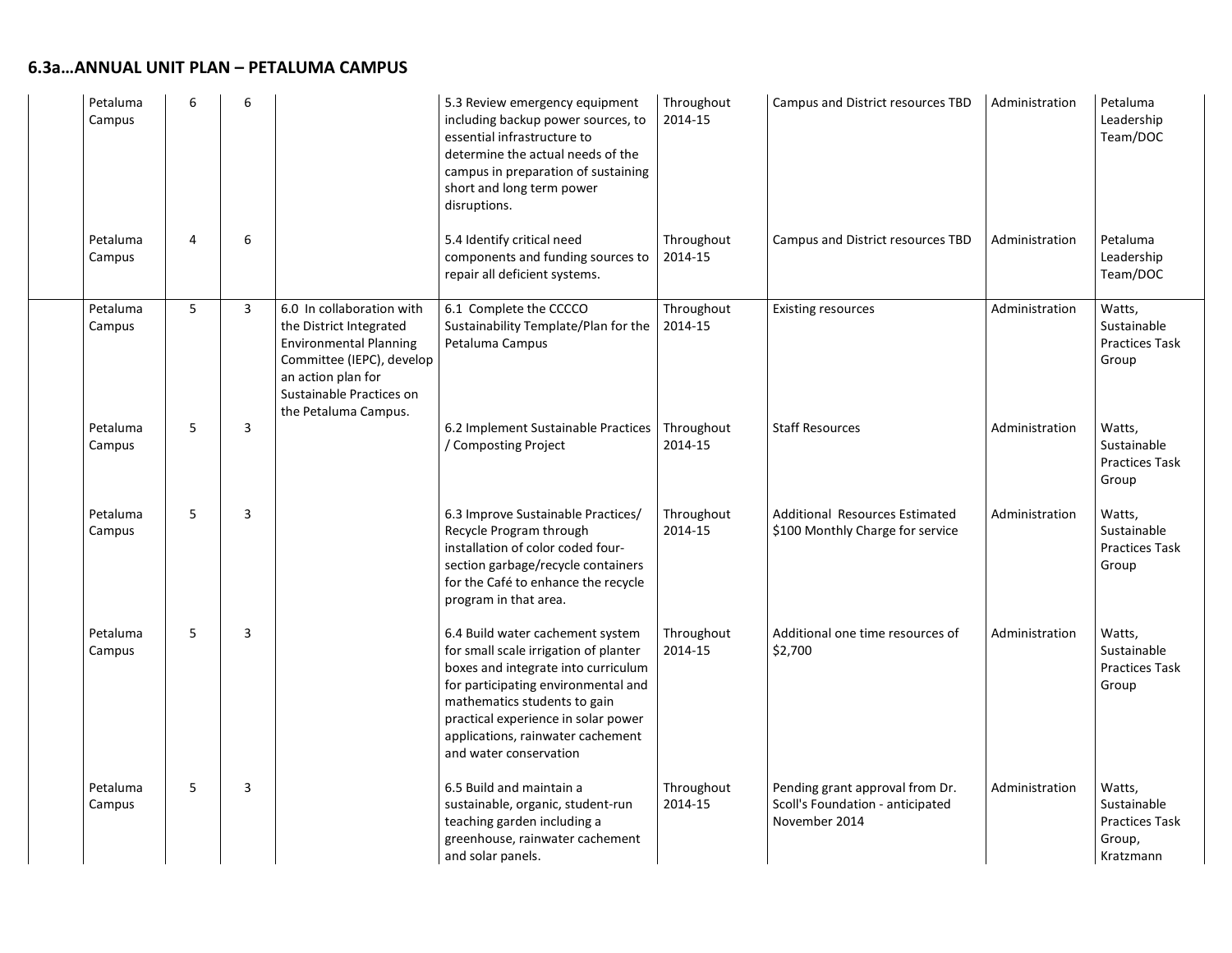| Petaluma<br>Campus | 5            | $\overline{3}$ |                                                                                                                                                                                                              | 6.6 Continue to maintain<br>partnership and dialogue with<br>public transit officials to coordinate<br>bus schedules and course offering<br>times (Joe Rye, Petaluma City<br>Transit; Bryan Albee, Sonoma<br>County Transit) | Throughout<br>2014-15 | Funding through SRJC Foundation<br>(Kate McClintock) and/or Friedman<br>Bros. (Barry Friedman - owner<br>Petaluma store) | Administration          | Watts,<br>Sustainable<br><b>Practices Task</b><br>Group   |
|--------------------|--------------|----------------|--------------------------------------------------------------------------------------------------------------------------------------------------------------------------------------------------------------|------------------------------------------------------------------------------------------------------------------------------------------------------------------------------------------------------------------------------|-----------------------|--------------------------------------------------------------------------------------------------------------------------|-------------------------|-----------------------------------------------------------|
| Petaluma<br>Campus | 8            | $\overline{7}$ | 7.0 Expand and foster<br>Petaluma Campus public<br>relations, communication,<br>outreach, involvement in<br>and connection with the<br>local community                                                       | 7.1 Transition Petaluma Campus<br>website to Drupal                                                                                                                                                                          | Throughout<br>2014-15 | Web design/<br>development expertise                                                                                     | Administration          | Petaluma<br>Leadership Team                               |
| Petaluma<br>Campus | 3            | 5              |                                                                                                                                                                                                              | 7.2 Develop social media as a<br>means of communicating with<br>students and our local community                                                                                                                             | Throughout<br>2014-15 | Web design/<br>development expertise                                                                                     | Administration          | Petaluma<br>Leadership Team                               |
| Petaluma<br>Campus | 3            | 5              |                                                                                                                                                                                                              | 7.3 Facilitate accomplishment of the<br>Friends of Petaluma Campus<br>2014/15 Annual Goals, including<br>progress on the 3-5 year<br>Fundraising and Marketing Plan                                                          | Throughout<br>2014-15 | <b>Existing resources</b>                                                                                                | Administration          | Friends of<br>Petaluma<br>Campus Trust,<br>Saldana-Talley |
| Petaluma<br>Campus | 3            | 5              |                                                                                                                                                                                                              | 7.4 Create opportunities for<br>student and community<br>engagement with the Petaluma<br>Campus, including an annual open<br>house                                                                                           | Throughout<br>2014-15 | <b>Existing resources</b>                                                                                                | Administration          | Petaluma<br>Leadership Team                               |
| Petaluma<br>Campus | 8            | 5              |                                                                                                                                                                                                              | 7.5 Communicate an annual report<br>of Petaluma Campus outcomes,<br>accomplishments/successes/benefit<br>s to the community                                                                                                  | Throughout<br>2014-15 | <b>Existing resources</b>                                                                                                | Administration          | Saldana-Talley,<br>Petaluma<br>Leadership Team            |
| Petaluma<br>Campus | $\mathbf{1}$ | $\mathbf{1}$   | 1.0 Develop and<br>implement an enrollment<br>management and growth<br>plan for the Petaluma<br>Campus, including short-<br>and long-term strategies,<br>increased efficiency, and<br>outreach and marketing | 1.1 Continue weekend college<br>program, and explore and develop<br>fast track to transfer program and<br>Sonoma Promise block scheduling                                                                                    | Throughout<br>2014-15 | <b>Existing resources</b>                                                                                                | <b>Academic Affairs</b> | Jacobson                                                  |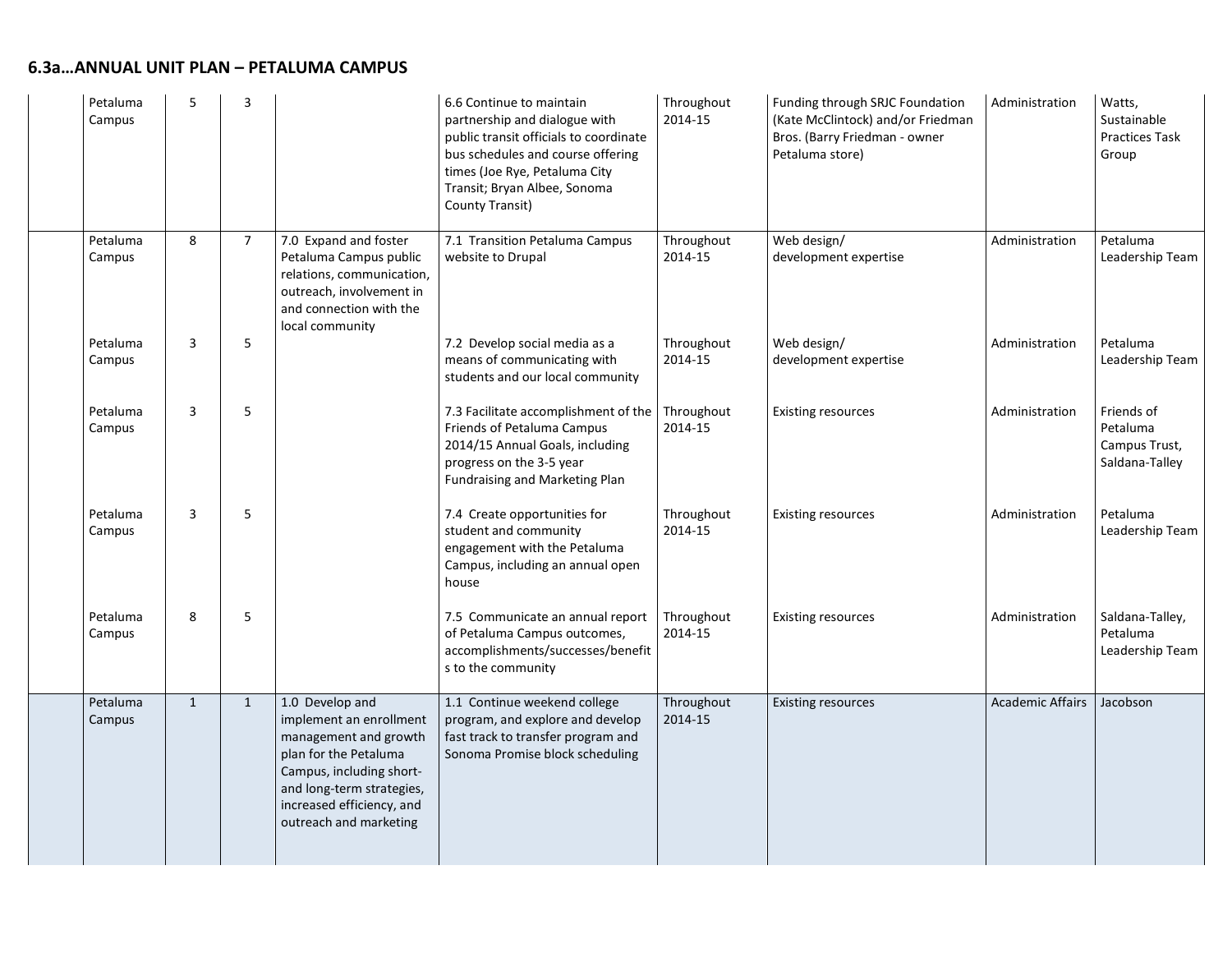| Petaluma<br>Campus | $\overline{2}$ | $\mathbf{1}$   |                                                                                                   | 1.2 Explore expansion of late start<br>extended lecture courses; possibly<br>in conjunction with fast track<br>transfer/compressed calendar<br>program                     | Throughout<br>2014-15 | <b>Existing resources</b>                             | Academic Affairs        | Jacobson             |
|--------------------|----------------|----------------|---------------------------------------------------------------------------------------------------|----------------------------------------------------------------------------------------------------------------------------------------------------------------------------|-----------------------|-------------------------------------------------------|-------------------------|----------------------|
| Petaluma<br>Campus | $\mathbf{1}$   | $\overline{2}$ |                                                                                                   | 1.3 Continue outreach to local high<br>schools and high school counselors<br>to increase concurrent high school<br>enrollment; implement Casa Grande<br>Jump Start program | Throughout<br>2014-15 | <b>Existing resources</b>                             | <b>Academic Affairs</b> | Jacobson,<br>Shannon |
| Petaluma<br>Campus | $\mathbf{1}$   | 6              |                                                                                                   | 1.4 Identify best practices retention   Throughout<br>strategies and implement a plan to<br>improve student retention                                                      | 2014-15               | Existing resources and SSSP (State)<br><b>Funding</b> | Academic Affairs        | Jacobson,<br>Shannon |
| Petaluma<br>Campus | $\mathbf{1}$   | $\mathbf{1}$   | 2.0 Enhance student life<br>opportunities and social<br>media presence for the<br>Petaluma Campus | 2.1 Continue to improve student<br>access to complete major and<br>certificate requirements on the<br>Petaluma Campus                                                      | Throughout<br>2014-15 | <b>Existing resources</b>                             | <b>Academic Affairs</b> | Jacobson             |
| Petaluma<br>Campus | 3              | 5              |                                                                                                   | 2.2 Support an increase in and<br>variety of student activities on the<br>Petaluma Campus, including multi-<br>cultural events                                             | Throughout<br>2014-15 | Existing resources and Student<br>Affairs             | <b>Academic Affairs</b> | Jacobson,<br>Shannon |
| Petaluma<br>Campus | $\mathbf{1}$   | $\mathbf{1}$   |                                                                                                   | 2.3 Develop a plan with Public<br>Relations to increase social media<br>connection with students                                                                           | Throughout<br>2014-15 | <b>Existing resources</b>                             | <b>Academic Affairs</b> | Jacobson             |
| Petaluma<br>Campus | $\overline{2}$ | $\overline{3}$ | 3.0 Explore and<br>strengthen CTE presence<br>on the Petaluma Campus                              | 3.1 Continue to explore health<br>occupations                                                                                                                              | Throughout<br>2014-15 | <b>Existing resources</b>                             | <b>Academic Affairs</b> | Jacobson             |
| Petaluma<br>Campus | $\overline{2}$ | $\overline{3}$ |                                                                                                   | 3.2 Explore development of other<br>CTE programs that support local<br>industry demand, include Digital<br>Audio                                                           | Throughout<br>2014-15 | <b>Existing resources</b>                             | Academic Affairs        | Jacobson             |
| Petaluma<br>Campus | $\overline{4}$ | $\mathbf{1}$   | 4.0 Expand STEM<br>offerings on the Petaluma<br>Campus                                            | 4.1 Collaborate with bond facilities<br>planning group and departments to<br>develop a plan to expand STEM<br>facilities in Petaluma.                                      | Throughout<br>2014-15 | <b>Existing resources</b>                             | <b>Academic Affairs</b> | Jacobson             |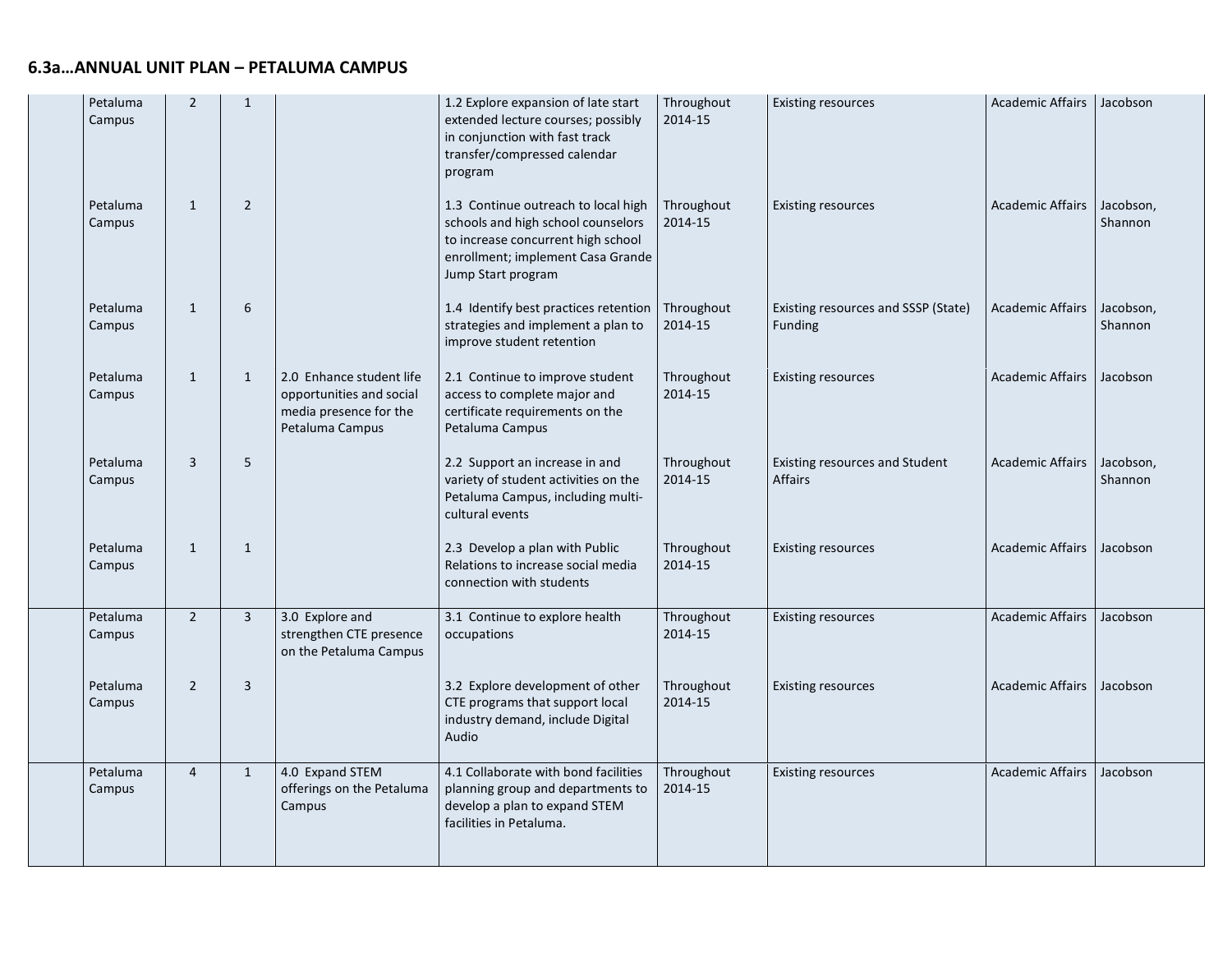| Petaluma<br>Campus | $\overline{3}$ | 6              | 5.0 In cooperation with<br>on and off-campus<br>constituent groups,<br>develop and implement a<br>plan that will increase<br>student enrollment in ESL<br>credit and non-credit<br>courses on the Petaluma<br>Campus | 5.1 Strategically redevelop an<br>enrollment growth and<br>management plan for ESL, including<br>short- and long-range goals,<br>outreach and marketing strategies   | Throughout<br>2014-15 | <b>Existing resources</b> | Academic Affairs   Jacobson,               | Shannon              |
|--------------------|----------------|----------------|----------------------------------------------------------------------------------------------------------------------------------------------------------------------------------------------------------------------|----------------------------------------------------------------------------------------------------------------------------------------------------------------------|-----------------------|---------------------------|--------------------------------------------|----------------------|
| Petaluma<br>Campus | $\mathbf{1}$   | $\mathbf{1}$   | 1.0 Implement required<br>mandates and<br>recommendations of the<br>Chancellor's Office and the<br><b>College Success Programs</b><br>and Services Act (SSSP)                                                        | 1.1 Implement new orientation,<br>assessment and education plan<br>requirements, and other changes as<br>they become mandates, district-<br>wide                     | Throughout<br>2014-15 | <b>Existing resources</b> | <b>Student Services</b>                    | Shannon              |
| Petaluma<br>Campus | $\mathbf{1}$   | $\overline{2}$ | 2.0 Develop and<br>implement an Outreach<br>Plan for the Petaluma area<br>that supports the<br><b>Enrollment Management</b><br>Plan for the campus                                                                   | 2.1 Form a campus-based Outreach<br>Team consisting of faculty,<br>managers, classified staff and<br>students                                                        | Throughout<br>2014-15 | <b>Existing resources</b> | <b>Student Services</b>                    | Shannon              |
| Petaluma<br>Campus | $\mathbf{1}$   | $\overline{2}$ |                                                                                                                                                                                                                      | 2.2 Identify existing outreach<br>efforts with K-12, business/industry,<br>non-profits, government agencies,<br>communities of color, and<br>underserved populations | Throughout<br>2014-15 | <b>Existing resources</b> | <b>Student Services</b>                    | Shannon              |
| Petaluma<br>Campus | $\mathbf{1}$   | $\overline{2}$ |                                                                                                                                                                                                                      | 2.3 Implement a plan that<br>maximizes existing human and<br>financial resources while expanding<br>community connections and<br>awareness of the campus             | Throughout<br>2014-15 | <b>Existing resources</b> | <b>Student Services</b>                    | Shannon              |
| Petaluma<br>Campus | $\overline{2}$ | $\mathbf{1}$   | 3.0 Promote a culture of<br>Career Development for<br>students starting with<br>recruitment and through<br>goal achievement.                                                                                         | 3.1 Work with faculty and staff to<br>encourage students to focus on<br>their goals and major choices based<br>on interests                                          | Throughout<br>2014-15 | <b>Existing resources</b> | <b>Student Services</b><br>and Instruction | Shannon,<br>Jacobson |
| Petaluma<br>Campus | $\mathbf{1}$   | $\mathbf{1}$   |                                                                                                                                                                                                                      | 3.2 Promote work experience,<br>internships and service<br>learning/volunteer opportunities                                                                          | Throughout<br>2014-15 | <b>Existing resources</b> | <b>Student Services</b><br>and Instruction | Shannon,<br>Jacobson |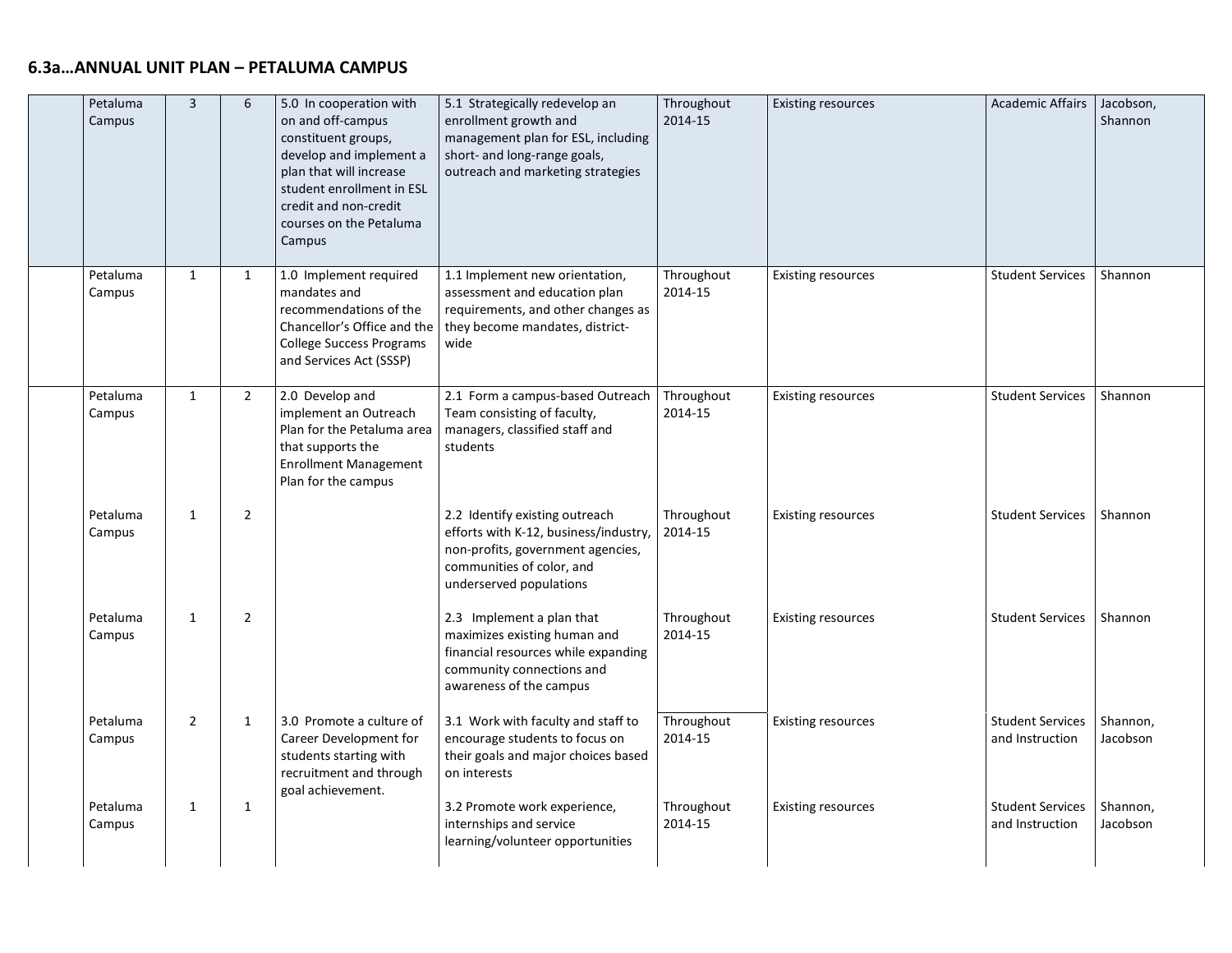| Petaluma<br>Campus | $\mathbf{1}$ | 6              |                                                                                                                                                                                                            | 3.3 Examine District options for<br>additional expansion of IT support<br>for degree audit, educational plans<br>and online resources for students | Throughout<br>2014-15 | Undetermined                                            | Student Services   Shannon         |         |
|--------------------|--------------|----------------|------------------------------------------------------------------------------------------------------------------------------------------------------------------------------------------------------------|----------------------------------------------------------------------------------------------------------------------------------------------------|-----------------------|---------------------------------------------------------|------------------------------------|---------|
| Petaluma<br>Campus | $\mathbf{1}$ | $\overline{2}$ | 4.0 Full Implementation<br>of the Gateway to College<br>Program                                                                                                                                            | 4.1 Implement all policies and<br>procedures for Gateway to College<br>second-year implementation                                                  | Throughout<br>2014-15 | <b>Existing resources</b>                               | <b>Student Services</b>            | Shannon |
| Petaluma<br>Campus | $\mathbf{1}$ | $\overline{2}$ |                                                                                                                                                                                                            | 4.2 Explore additional funding<br>sources to expand services for the<br>Gateway to College population                                              | Throughout<br>2014-15 | <b>Existing resources</b>                               | <b>Student Services</b>            | Shannon |
| Petaluma<br>Campus | 1            | 5              |                                                                                                                                                                                                            | 4.3 Continue with outreach and<br>branding efforts to promote<br>Gateway to College understanding<br>throughout the county                         | Throughout<br>2014-15 | Grant opportunities combined with<br>existing resources | <b>Student Services</b>            | Shannon |
| Petaluma<br>Campus | $\mathbf{1}$ | 6              | 5.0 Evaluate and refine<br>allocation and utilization<br>of space, staffing and<br>resources of Petaluma<br><b>Student Services</b>                                                                        | 5.1 Examine outreach efforts<br>toward all students, with<br>responsivity to growing populations,<br>including: Latino/a populations               | Throughout<br>2014-15 | <b>Existing resources</b>                               | <b>Student Services</b>            | Shannon |
| Petaluma<br>Campus | $\mathbf{1}$ | 6              |                                                                                                                                                                                                            | 5.2 Secure additional resources and<br>staff for the Petaluma Campus, and<br>realign existing positions as feasible                                | Throughout<br>2014-15 | <b>Existing resources</b>                               | <b>Student Services</b>            | Shannon |
| Petaluma<br>Campus | $\mathbf{1}$ | $\overline{2}$ | 6.0 In cooperation with<br>District departments, plan<br>and implement Hispanic<br>Serving Institution (HSI)<br>program at Petaluma<br>Campus                                                              | 6.1 Plan and develop new<br>multicultural center services                                                                                          | Throughout<br>2014-15 | <b>Existing Resources</b>                               | <b>Student Services</b>            | Shannon |
| Petaluma<br>Campus | 8            | 6              | In collaboration with<br><b>District Business Services,</b><br>the Petaluma Campus<br><b>Business Services unit will</b><br>facilitate the delivery of<br>campus support and<br>related business services. | 1.1 Develop and refine Business<br>Services on Petaluma Campus.                                                                                    | Throughout<br>2014-15 | <b>Existing resources</b>                               | <b>Business</b><br><b>Services</b> | Lewis   |
| Petaluma<br>Campus | 8            | 6              |                                                                                                                                                                                                            | 1.2 Work on improving the<br>efficiency of the budget and<br>tracking process for Petaluma<br>Campus.                                              | Throughout<br>2014-15 | <b>Existing resources</b>                               | <b>Business</b><br><b>Services</b> | Lewis   |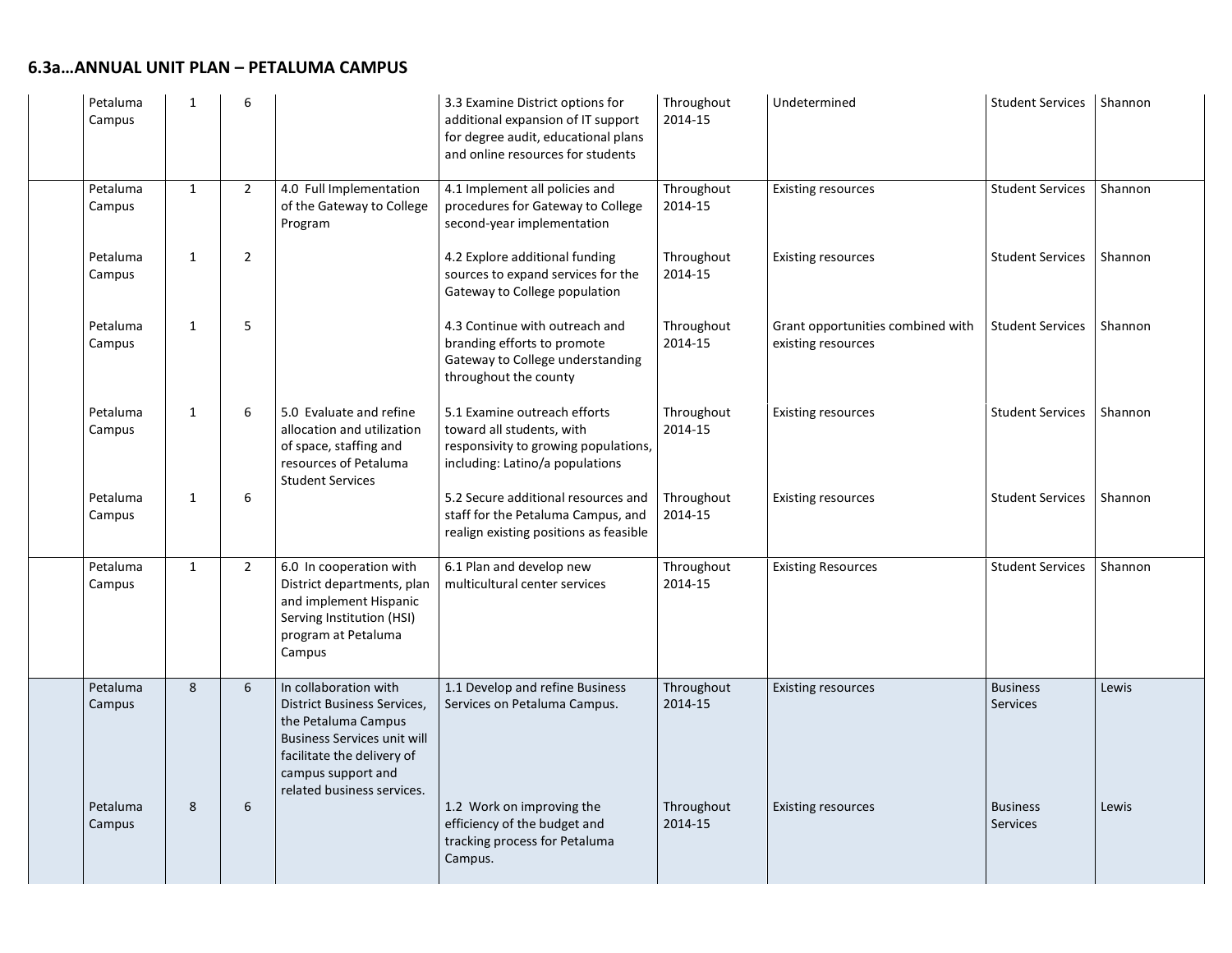|  | Petaluma<br>Campus | $\overline{7}$ | $\overline{7}$ |                                                                                                                                                                                                          | 1.3 Provide Business Services<br>support for campus-based projects<br>and events.                                                                                                           | Throughout<br>2014-15      | <b>Existing resources</b>                                                                    | <b>Business</b><br>Services        | Lewis |
|--|--------------------|----------------|----------------|----------------------------------------------------------------------------------------------------------------------------------------------------------------------------------------------------------|---------------------------------------------------------------------------------------------------------------------------------------------------------------------------------------------|----------------------------|----------------------------------------------------------------------------------------------|------------------------------------|-------|
|  | Petaluma<br>Campus | $\overline{7}$ | $\overline{3}$ | 2.0 In collaboration with<br><b>District Business Services,</b><br>support Department<br><b>Operations Center (DOC)</b><br><b>Emergency Preparedness</b><br>planning efforts for the<br>Petaluma Campus. | 2.1 Participate in planning to reduce<br>SRJC's structural deficit.                                                                                                                         | 2014/15 through<br>2016/17 | <b>Existing resources</b>                                                                    | <b>Business</b><br>Services        | Lewis |
|  | Petaluma<br>Campus | 6              | 6              |                                                                                                                                                                                                          | 2.2 Refine rough draft of the<br>Finance Section of the Department<br>Operations Center (DOC) Binder for<br>the Petaluma Campus.                                                            | Throughout<br>2014-15      | <b>Existing resources</b>                                                                    | <b>Business</b><br>Services        | Lewis |
|  | Petaluma<br>Campus | 6              | 6              |                                                                                                                                                                                                          | 2.3 In collaboration with the<br>Petaluma Management Team,<br>provide Business Services support in<br>the coordination and organization<br>of supplies and materials for the<br>DOC Center. | Throughout<br>2014-15      | <b>Existing resources</b>                                                                    | <b>Business</b><br><b>Services</b> | Lewis |
|  | <b>District</b>    | $5\phantom{.}$ | $\overline{3}$ | 3.0 In collaboration with<br><b>District Business Services,</b><br>improve Sustainable<br><b>Practices for Business</b><br>Services standard<br>practices.                                               | 3.1 Process paperless transfers                                                                                                                                                             | Throughout<br>2014-15      | <b>Existing resources</b>                                                                    | <b>Business</b><br>Services        | Lewis |
|  | <b>District</b>    | 5              | $\overline{3}$ |                                                                                                                                                                                                          | 3.2 Have all required paperwork be<br>scanned rather than hard copy                                                                                                                         | 2014-15 through<br>2016-17 | Scanner                                                                                      | <b>Business</b><br>Services        | Lewis |
|  | <b>District</b>    | 1              | 3              |                                                                                                                                                                                                          | 3.3 Accounting Website more<br>interactive and helpful for students                                                                                                                         | 2014-15 through<br>2016-17 | <b>Existing resources</b>                                                                    | <b>Business</b><br>Services        | Lewis |
|  | Petaluma<br>Campus | $\overline{4}$ | $\overline{7}$ | 1.0 Complete and<br>implement the draft<br>key/card<br>distribution/retrieval<br>procedures in order to<br>improve security of the<br>Petaluma Campus.                                                   | 1.1 Continue to improve current<br>key/card distribution, retrieval and<br>documentation system                                                                                             | Throughout<br>2014-15      | Review of current staff resources<br>with possible adjustments in staff<br>support as needed | Facilities<br>Operations           | Watts |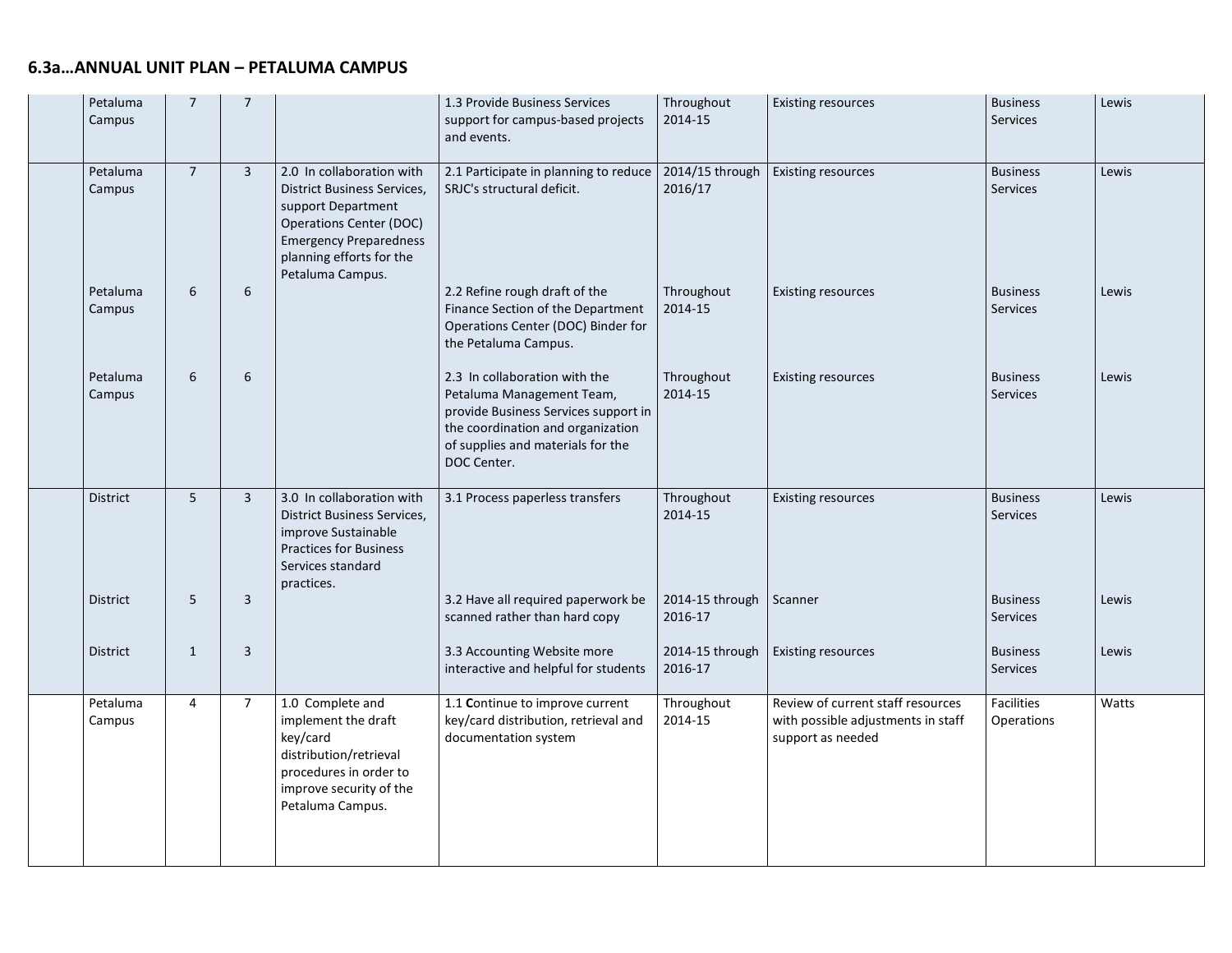| Petaluma<br>Campus | 6 | 3              | 2.0 Secure additional<br>staffing to right size<br>maintenance crew in<br>order to provide<br>appropriate services.                                                                       | 2.1 Fill void in skilled maintenance<br>staff with permanent staffing or<br>outside funding for contractor<br>repairs in order to maintain an<br>appropriate learning and working<br>environment. | Throughout<br>2014-15 | Additional skilled staff/funds.                                                                   | Facilities<br>Operations        | Watts   |
|--------------------|---|----------------|-------------------------------------------------------------------------------------------------------------------------------------------------------------------------------------------|---------------------------------------------------------------------------------------------------------------------------------------------------------------------------------------------------|-----------------------|---------------------------------------------------------------------------------------------------|---------------------------------|---------|
| Petaluma<br>Campus | 6 | 3              |                                                                                                                                                                                           | 2.2 Fill void in administrative<br>support staff with permanent on<br>site staffing or funding for STNC in<br>order to maintain an appropriate<br>learning and working environment.               | Throughout<br>2014-15 | Additional skilled staff/funds.                                                                   | <b>Facilities</b><br>Operations | Watts   |
| Petaluma<br>Campus | 6 | 3              |                                                                                                                                                                                           | 2.3 Fill shortage in grounds staffing<br>with permanent staff or funding for<br>STNC, in order to maintain an<br>appropriate learning and working<br>environment.                                 | Throughout<br>2014-15 | Additional skilled staff/funds.                                                                   | <b>Facilities</b><br>Operations | Watts   |
| Petaluma<br>Campus | 4 | $\overline{3}$ | 3.0 Fully engage in the<br><b>Facilities Bond Measure</b><br>both through project<br>design and<br>implementation, and<br>development of the<br><b>District Facilities Master</b><br>Plan | 3.1 Collaboratively work with Dean<br>FPO to identify bond projects that<br>will enhance the learning and<br>working environment on the<br>Petaluma Campus.                                       | Throughout<br>2014-15 | Will require additional staff<br>resources in order to provide<br>meeting time to review projects | <b>Facilities</b><br>Operations | Watts   |
| Petaluma<br>Campus | 4 | 3              |                                                                                                                                                                                           | 3.2 Continue to prioritize all bond<br>items, and research all funding<br>options for each project.                                                                                               | Throughout<br>2014-15 | Will require additional staff<br>resources in order to provide<br>meeting time to review projects | Facilities<br>Operations        | Watts   |
| Petaluma<br>Campus | 4 | 3              |                                                                                                                                                                                           | 3.3 Provide vision and construction<br>knowledge to assist in design and<br>development of projects.                                                                                              | Throughout<br>2014-15 | Will require additional staff<br>resources in order to provide<br>meeting time to review projects | Facilities<br>Operations        | Watts   |
| Petaluma<br>Campus | 4 | $\overline{7}$ | 4.0 Continue to review<br>access control, room use,<br>scheduling, and security<br>process                                                                                                | 4.1 Review and improve access<br>control scheduling process.                                                                                                                                      | Throughout<br>2014-15 | Utilization of existing staff resources<br>across multiple departments.                           | Facilities<br>Operations        | Watts   |
| Petaluma<br>Campus | 8 | $\overline{7}$ | 1.0 Continue<br>development of media<br>instructional support<br>services for the Petaluma<br>Campus.                                                                                     | 1.1 Design and develop a Media<br>Services page on the Petaluma<br>Campus Web site.                                                                                                               | 2014-15               | With Petaluma Campus Existing<br>resources.                                                       | <b>Media Services</b>           | Pearson |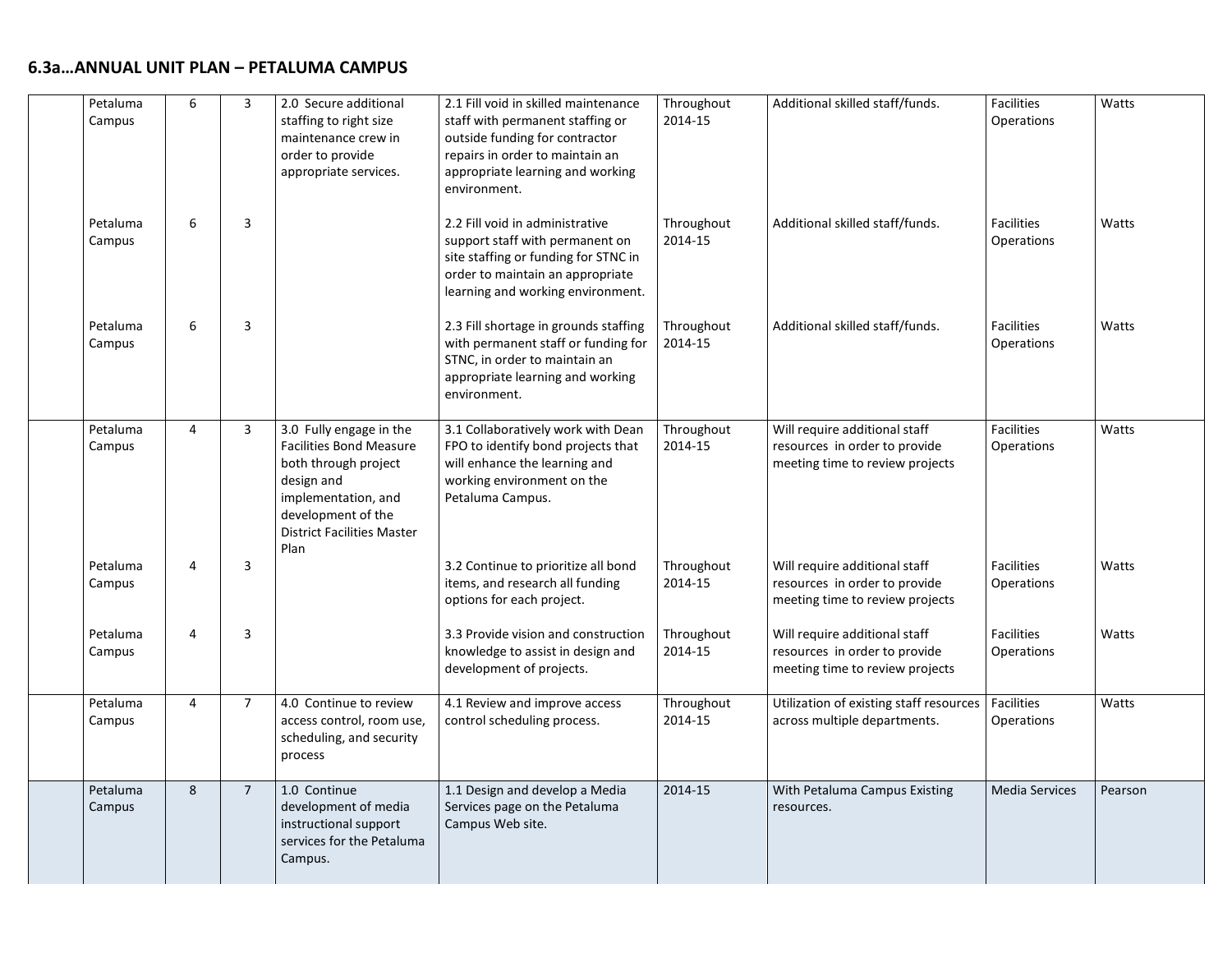| Petaluma<br>Campus | 5 | 5 | 2.0 Develop a district<br>visual resources and asset<br>management system.                                                                                      | 2.1 Work with Public Relations to<br>develop a district wide photo and<br>video management system to track<br>and easily find both materials, the<br>subjects included and the release<br>rights.                                                  | Ongoing 2014-<br>2015 | With Campus and District resources.    | Media Services /<br><b>Public Relations</b>                                    | Pearson,<br><b>PR Director</b> |
|--------------------|---|---|-----------------------------------------------------------------------------------------------------------------------------------------------------------------|----------------------------------------------------------------------------------------------------------------------------------------------------------------------------------------------------------------------------------------------------|-----------------------|----------------------------------------|--------------------------------------------------------------------------------|--------------------------------|
| District           | 8 | 6 | 3.0 Assess media<br>collections and develop a<br>process to obsolete and<br>dispose of out of date<br>materials in collection that<br>are no longer circulated. | 3.1 Develop with consultation of<br>the academic departments a<br>collection obsoletion process,<br>develop a list to obsolete this year,<br>solicit input from affected<br>departments prior to disposition<br>and dispose of obsolete materials. | 2014-15               | With department existing<br>resources. | <b>Media Services</b><br>with<br>consultation<br>from Academic<br>Departments. | Pearson,<br>Bowden             |
| <b>District</b>    | 5 | 6 | 4.0 Assess current Video<br>Conferencing needs and<br>develop a plan to create<br>additional<br>implementations.                                                | 4.1 Assess the requirements of<br>unmet video conferencing requests<br>and identify new spaces to<br>potentially install additional video<br>conferencing resources. Apply for<br>bond funding from ITG to fund and<br>develop these spaces.       | 2014-15               | With existing Bond funding             | <b>Media Services</b>                                                          | Pearson,<br>Bowden             |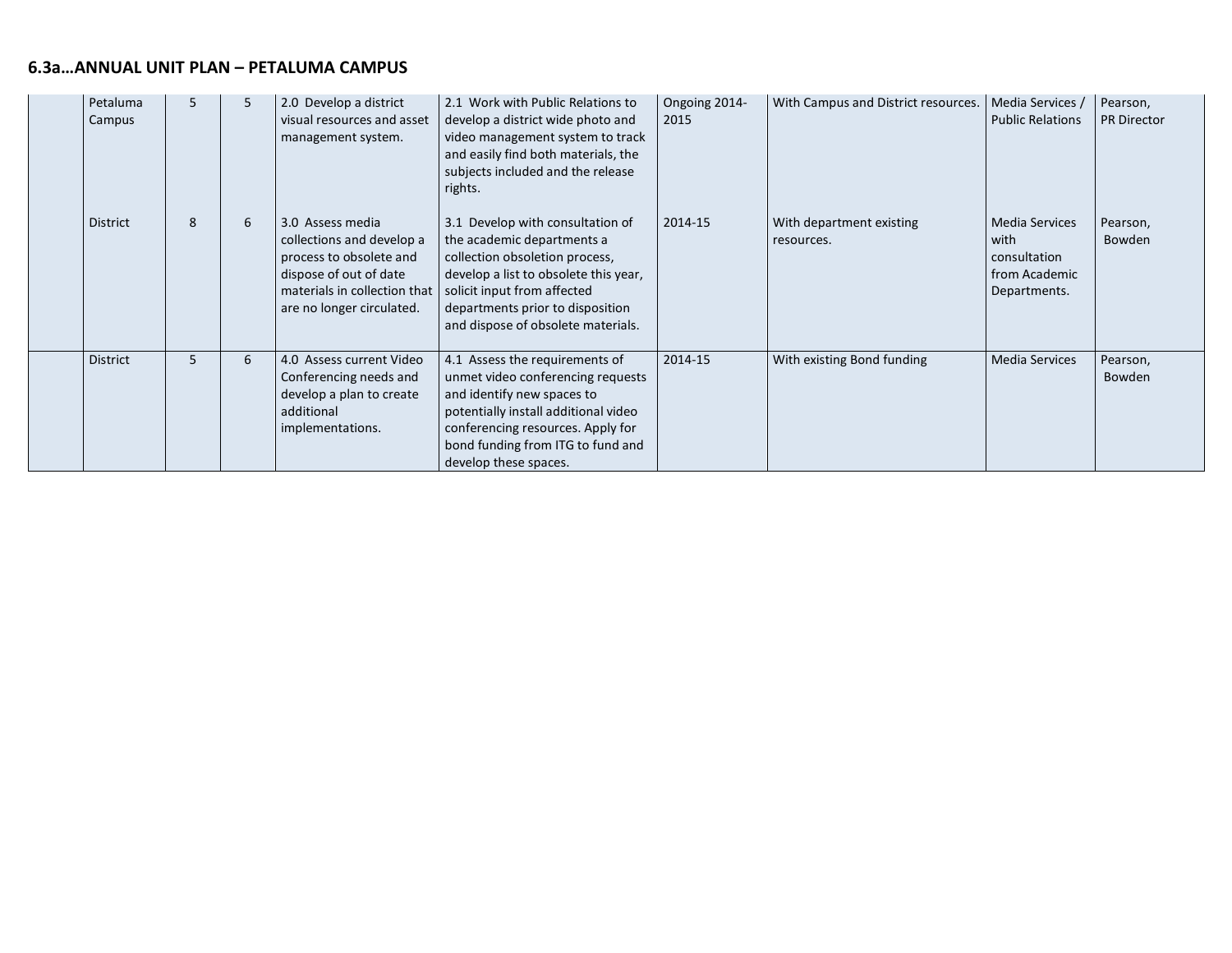# **6.3a ANNUAL UNIT PLAN 2014-15 – STUDENT SERVICES**

| <b>Rank</b> | Location   | <b>SP</b> | M  | Goal                                                                                                                                                        | Objective                                                                                                                                                                                | <b>Time Frame</b> | <b>Resources Required</b>                                              |
|-------------|------------|-----------|----|-------------------------------------------------------------------------------------------------------------------------------------------------------------|------------------------------------------------------------------------------------------------------------------------------------------------------------------------------------------|-------------------|------------------------------------------------------------------------|
| 0001        | ALL        | 01        | 02 | Support development of the<br>1.<br>whole student from early college<br>awareness through successful<br>completion of educational and<br>career goals.      | Expand and sustain access by<br>eliminating barriers, expanding<br>strategic outreach efforts, and<br>delivering services effectively through<br>current technologies.                   | 2014-17           | Implement coordinated outreach,<br>middle schools and "Sonoma Promise" |
| 0001        | <b>ALL</b> | 01        | 02 | Support development of the<br>2.<br>whole student from early college<br>awareness through successful<br>completion of educational and<br>career goals.      | Increase retention and academic<br>progress through student engagement<br>with: academic and student services,<br>faculty and staff, and campus and<br>community activities.             | 2014-17           | Coordinate faculty "Early Connect",<br>coordinated outreach and SSSP   |
| 0001        | ALL        | 01        | 02 | Support development of the<br>3.<br>whole student from early college<br>awareness through successful<br>completion of educational and<br>career goals.      | Increase the number of students who<br>complete their educational plans and<br>goals.                                                                                                    | 2014-17           | Increase counselor contact time                                        |
| 0001        | ALL        | 01        | 02 | Support development of the<br>4.<br>whole student from early college<br>awareness through successful<br>completion of educational and<br>career goals.      | Enhance cultural competency to better<br>serve all student populations with a<br>focus on first generation college<br>students and the increasing Latino-a<br>population.                | 2014-17           | Implement HSI and SSSP, Student<br><b>Equity Plan</b>                  |
| 0001        | <b>ALL</b> | 02        | 02 | Foster learning and academic<br>5.<br>excellence by providing effective<br>programs and services.                                                           | Engage students and spark intellectual<br>curiosity in learner-centered<br>environments.                                                                                                 | 2014-17           | Implement Engagements and<br>Multicultural events                      |
| 0001        | ALL        | 02        | 02 | Foster learning and academic<br>6.<br>excellence by providing effective<br>programs and services.                                                           | Integrate academic and student<br>support services across the campus.                                                                                                                    | 2014-17           | Collaborate HIS, SE and BSI program<br>activities                      |
| 0001        | <b>ALL</b> | 03        | 02 | 7.<br>Serve our diverse communities<br>and strengthen our connections<br>through engagement,<br>collaboration, partnerships,<br>innovation, and leadership. | Identify the educational needs of our<br>changing demographics and develop<br>appropriate and innovative programs<br>and services with a focus on the<br>increasing Latino/a population. | 2014-17           | Implement HIS, SSSP and Student<br>Equity plans                        |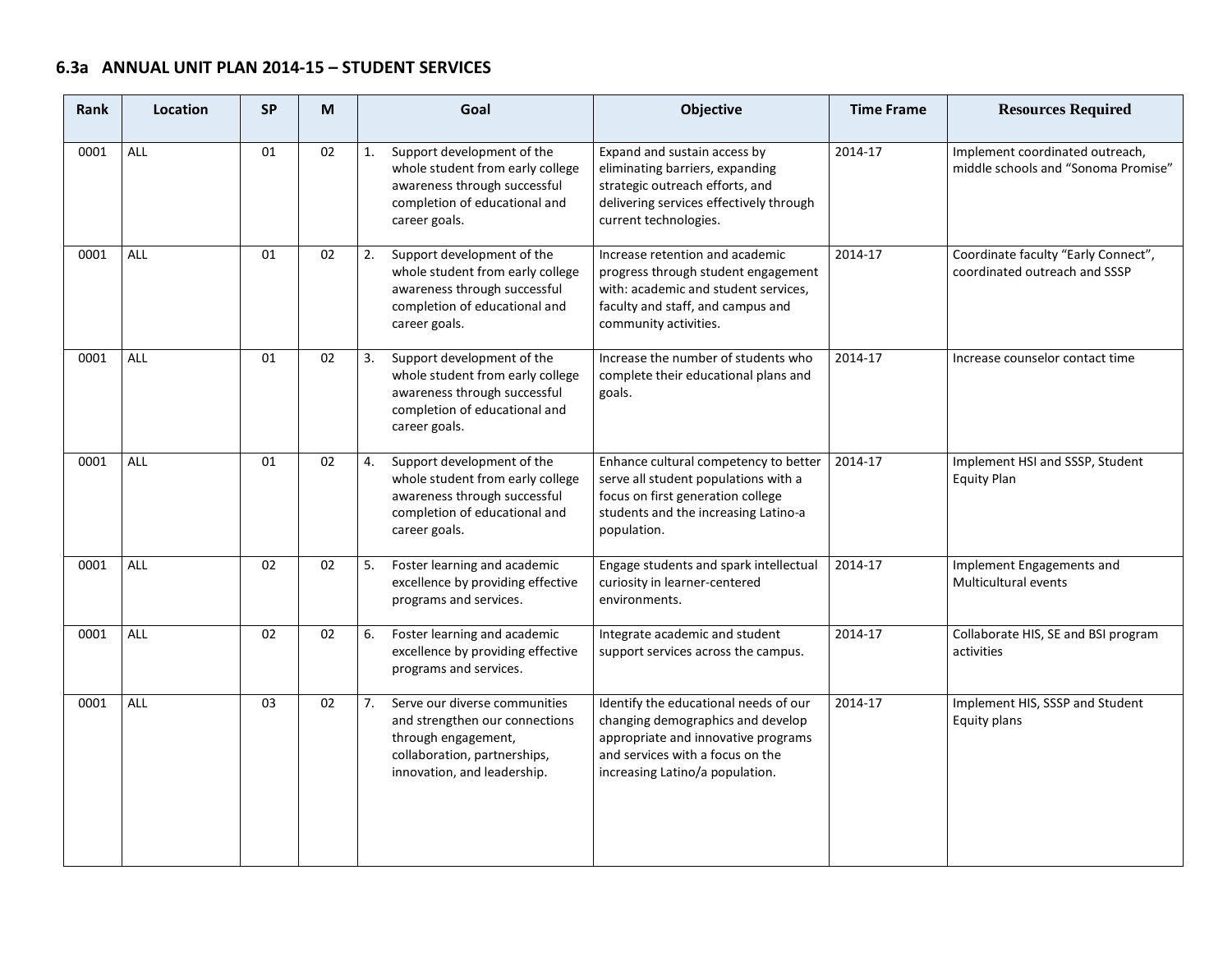# **6.3a ANNUAL UNIT PLAN 2014-15 – STUDENT SERVICES**

| Rank | Location   | <b>SP</b> | М  | Goal                                                                                                                                                        | <b>Objective</b>                                                                                                                                                                                 | <b>Time Frame</b> | <b>Resources Required</b>                                                                        |
|------|------------|-----------|----|-------------------------------------------------------------------------------------------------------------------------------------------------------------|--------------------------------------------------------------------------------------------------------------------------------------------------------------------------------------------------|-------------------|--------------------------------------------------------------------------------------------------|
| 0001 | <b>ALL</b> | 03        | 02 | Serve our diverse communities<br>8.<br>and strengthen our connections<br>through engagement,<br>collaboration, partnerships,<br>innovation, and leadership. | Contribute to the richness of our<br>multicultural community by promoting<br>cultural initiatives that complement<br>academics and encourage the<br>advancement and appreciation of the<br>arts. | 2014-17           | Implement multicultural events, arts<br>and lectures and engagement activities                   |
| 0001 | <b>ALL</b> | 03        | 02 | 9.<br>Serve our diverse communities<br>and strengthen our connections<br>through engagement,<br>collaboration, partnerships,<br>innovation, and leadership. | Meet the lifelong educational and<br>career needs of our communities (e.g.<br>seniors, emerging populations,<br>veterans, re-entry students).                                                    | 2014-17           | Develop Veterans' Resource Center                                                                |
| 0001 | <b>ALL</b> | 05        | 02 | 10. Establish a culture of<br>sustainability that promotes<br>environmental stewardship,<br>economic vitality, and social<br>equity.                        | Expand, support, and monitor district-<br>wide sustainability practices and<br>initiatives.                                                                                                      | 2014-17           | Develop and sustain practices among<br>students                                                  |
| 0001 | <b>ALL</b> | 07        | 02 | 11. Pursue resource development and<br>diversification while maintaining<br>responsible fiscal practices and<br>financial stability.                        | Pursue alternative funding sources<br>including grants, partnerships, and<br>scholarships to support our diverse<br>communities and students.                                                    | 2014-17           | Submit RFPs and coordinate with SRJC<br>Foundation                                               |
| 0001 | <b>ALL</b> | 07        | 02 | 12. Pursue resource development and<br>diversification while maintaining<br>responsible fiscal practices and<br>financial stability.                        | Manage enrollment and course<br>offerings to maximize apportionment<br>funding.                                                                                                                  | 2014-17           | Collaborate in strategic enrollment<br>plan                                                      |
| 0001 | <b>ALL</b> | 07        | 02 | 13. Pursue resource development and<br>diversification while maintaining<br>responsible fiscal practices and<br>financial stability.                        | Develop a comprehensive enrollment<br>management plan to meet SRJC's<br>enrollment goal for 2014-15.                                                                                             | 2014-17           | Collaborate in implementing short<br>term enrollment plan                                        |
| 0001 | <b>ALL</b> | 08        | 02 | 14. Continuously improve<br>institutional effectiveness in<br>support of our students, staff, and<br>communities.                                           | Fully implement continuous quality<br>improvement strategies to achieve<br>greater transparency, effectiveness,<br>efficiency, and participation.                                                | 2014-17           | Complete SLO assessments for all<br>programs and integrate results toward<br>program development |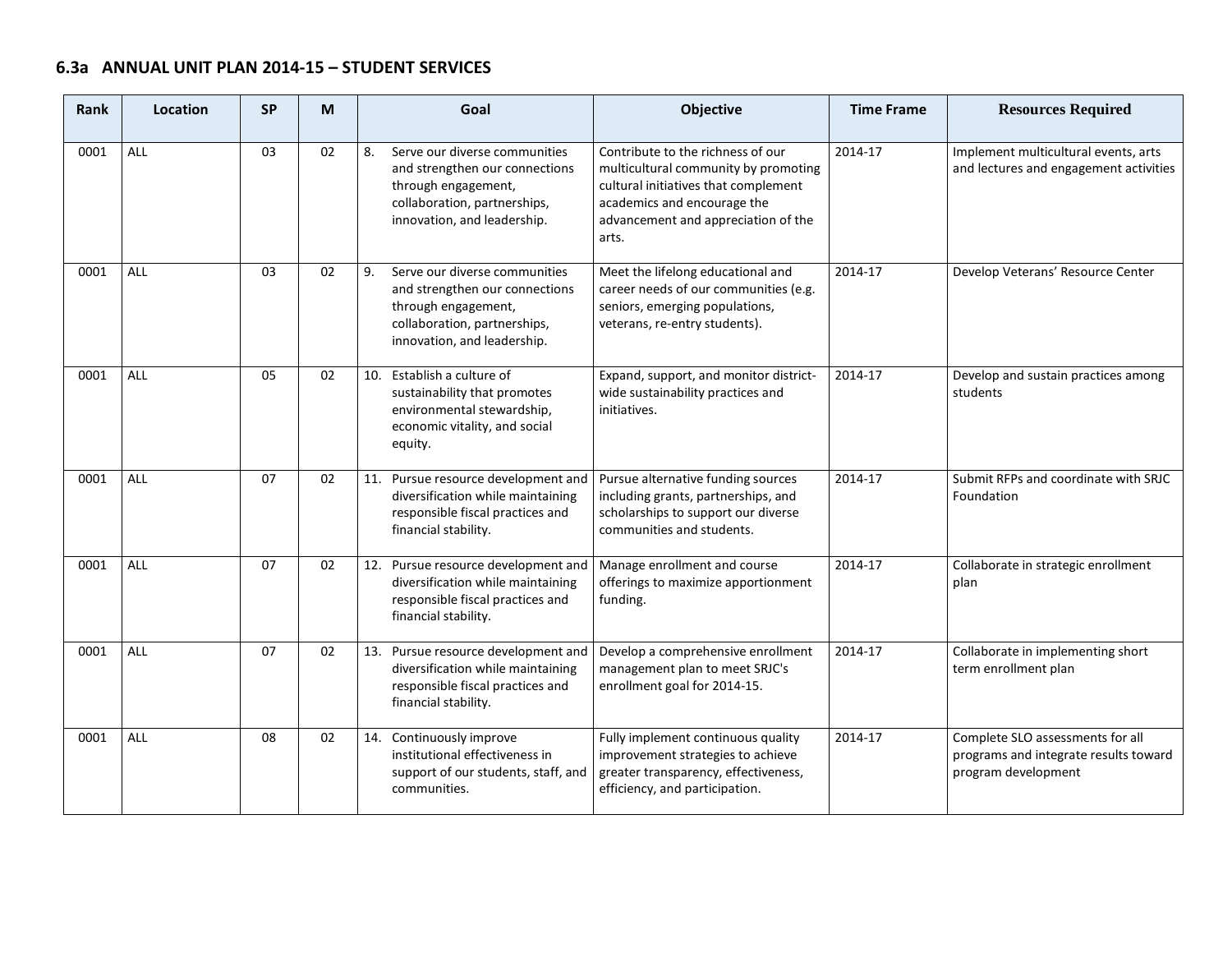| Rank | Location      | <b>SP</b>               | M                    |    | Goal                                                                                                         | Objective                                                                                                                                                                                                      | <b>Timeframe</b>          | <b>Resources Required</b> |
|------|---------------|-------------------------|----------------------|----|--------------------------------------------------------------------------------------------------------------|----------------------------------------------------------------------------------------------------------------------------------------------------------------------------------------------------------------|---------------------------|---------------------------|
| 1.0  | District Wide | 1/2/3<br>/4/5/<br>6/7/8 | 1/2/3<br>/4/5/<br>6  | 1. | Manage and Coordinate<br>District Wide Projects and<br><b>Space Planning</b>                                 | 1.1 Plan, design, bid and complete projects<br>district wide in support of student success.                                                                                                                    | 2014-15                   | $+/- 600,000$             |
|      |               | 1/2/3<br>/4/5/<br>6/7/8 |                      |    |                                                                                                              | 1.2 Manage and coordinate space planning<br>and improvements as minimally required<br>to meet departmental and<br>grant/programmatic need(s).                                                                  |                           | $+/- 20,000$              |
|      |               | 4, 7                    |                      |    |                                                                                                              | 1.3 Establish with the Foundation and garner<br>BFC approval for Donor "Brick" pathway<br>program.                                                                                                             |                           | TBD                       |
| 1.0  | District Wide | 1/2/3<br>/4/5/<br>6/7/8 | 11/2<br>/3/4<br>/5/6 | 2. | Develop and submit the<br>District Five-Year Capital<br>Outlay Plan to the State                             | 2.1 Prepare, obtain Board approval and<br>submit the 2016-2020 Major Capital<br>Outlay Plan.                                                                                                                   | June 2015                 |                           |
| 1.0  | District Wide | 1/2/3<br>/4/5/<br>6/7/8 | 1/2/<br>3/4/<br>5/6  | 3. | Develop and submit the<br>District Five-Year Scheduled<br>Maintenance Plan to the State                      | 3.1 Prepare, obtain Board approval, and<br>submit the District Five-Year Scheduled<br>Maintenance Program.                                                                                                     | December 2014<br>Ongoing/ |                           |
|      |               | 1/2/3<br>/4/5/<br>6/7/8 |                      |    |                                                                                                              | 3.2 Establish a Total Cost of Ownership<br>practice towards maintenance and<br>modernization planning.                                                                                                         | June 2015                 |                           |
| 1.0  | District Wide | 1/2/3<br>/4/5/<br>6/7/8 | 1/2/<br>3/4/<br>5/6  | 4. | Continue to Implement<br>District-wide Energy<br><b>Conservation Measures and</b><br>Sustainable Initiatives | 4.1 Provide leadership and determine<br>feasibility and effectiveness of various<br>energy efficiency measures for Prop 39<br>submission, including study for the Solar<br>Initiative.                         | 2014-15                   |                           |
|      |               | 1/2/3<br>/4/5/<br>6/7/8 |                      |    |                                                                                                              | 4.2 Based on TCO/Accreditation<br>requirements, establish need for<br>"Assistant Director/Energy Manager"<br>position reporting to Dean FPO.                                                                   | Ongoing                   | $+/- 75,000$              |
|      |               | 1/2/3<br>/4/5/<br>6/7/8 |                      |    |                                                                                                              | 4.3 Establish and adopt during the design<br>phase, conservation and sustainable<br>elements whenever feasible. Such as, PVs,<br>lighting controls, ground-source heat<br>pumps, thermal energy storage, LEDs, | Ongoing                   |                           |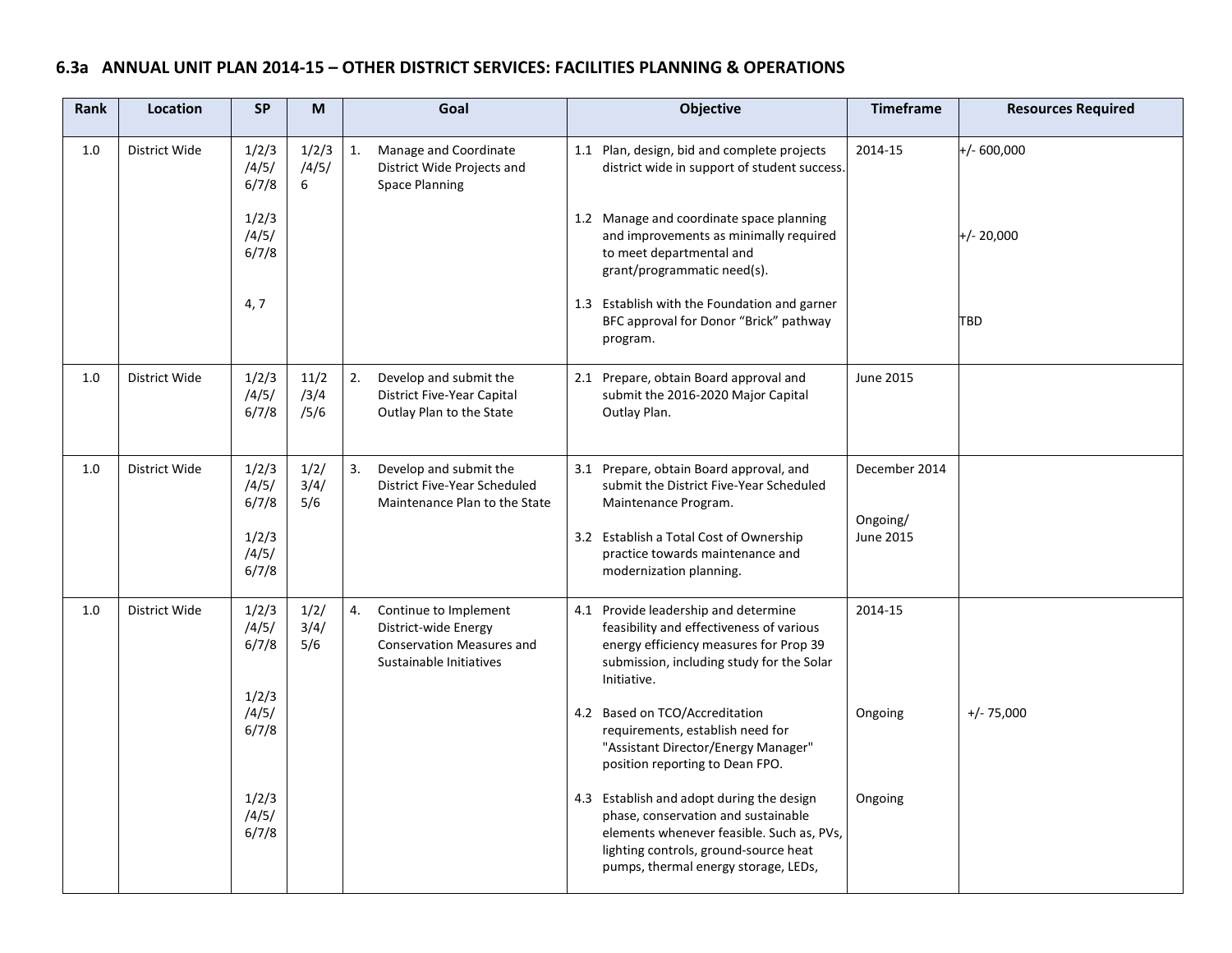| Rank | Location      | <b>SP</b>               | M                   | Goal                                                      | Objective                                                                                                                                                                                                                                                                                                                     | <b>Timeframe</b>      | <b>Resources Required</b> |
|------|---------------|-------------------------|---------------------|-----------------------------------------------------------|-------------------------------------------------------------------------------------------------------------------------------------------------------------------------------------------------------------------------------------------------------------------------------------------------------------------------------|-----------------------|---------------------------|
|      |               | 1/2/3<br>/4/5/<br>6/7/8 |                     |                                                           | increased recycling and water<br>conservation.<br>4.4 Replacement of the Santa Rosa<br>Cogeneration plant with new engines for<br>efficiency and savings through cost<br>avoidance, to not only reduce the carbon<br>footprint, but also save on utility costs and<br>avoid ongoing annual maintenance costs<br>for 10 years. | December 2014         | $+/- 15,000$              |
| 1.0  | District Wide | 1/2/3<br>/4/5/<br>6/7/8 | 1/2/<br>3/4/<br>5/6 | 5.<br>Enhance District-Wide Safety<br>and Risk Management | 5.1 Review and update the District Hazard<br>Communication program for the new GHS-<br>SDS requirements.                                                                                                                                                                                                                      | June 2015             | $+/- 25,000$              |
|      |               | 1/2/3<br>/4/5/<br>6/7/8 |                     |                                                           | 5.2 Review and improve the health and safety<br>training awareness, by establishing<br>monthly offerings of New Employee Safety<br>Orientation and Emergency Preparedness.                                                                                                                                                    | Ongoing/<br>June 2015 | $+/- 35,000$              |
|      |               | 1/2/3                   |                     |                                                           | 5.3 Review and identify loss exposure trends<br>with carrier to focus on supporting the<br>reduction of the District loss exposure.                                                                                                                                                                                           | Ongoing               |                           |
|      |               | /4/5/<br>6/7/8          |                     |                                                           | 5.4 Review and restructure District Safety<br>Programs, allowing for routine inspection<br>teams and follow-up corrections.                                                                                                                                                                                                   | Ongoing               |                           |
|      |               | 1/2/3<br>/4/5/<br>6/7/8 |                     |                                                           | 5.5 Update and revise Dept. Safety Leader<br>program to Building Safety Coordinator<br>and Area Safety Coordinator program<br>towards supporting regulatory compliance                                                                                                                                                        | Ongoing               |                           |
|      |               | 1/2/3<br>/4/5/<br>6/7/8 |                     |                                                           | and operational coordination.                                                                                                                                                                                                                                                                                                 |                       |                           |
| 1.0  | District Wide | 1/2/3<br>/4/5/<br>6/7/8 | 1/2/<br>3/4/<br>5/6 | 6.<br>Sustainability Initiatives                          | 6.1 Continue review District-wide sustainable<br>initiatives through IEPC to ensure<br>conformance with District facility and<br>budgetary parameters.                                                                                                                                                                        | Ongoing               |                           |
|      |               |                         |                     |                                                           |                                                                                                                                                                                                                                                                                                                               | Ongoing               | $+/- 75,000$              |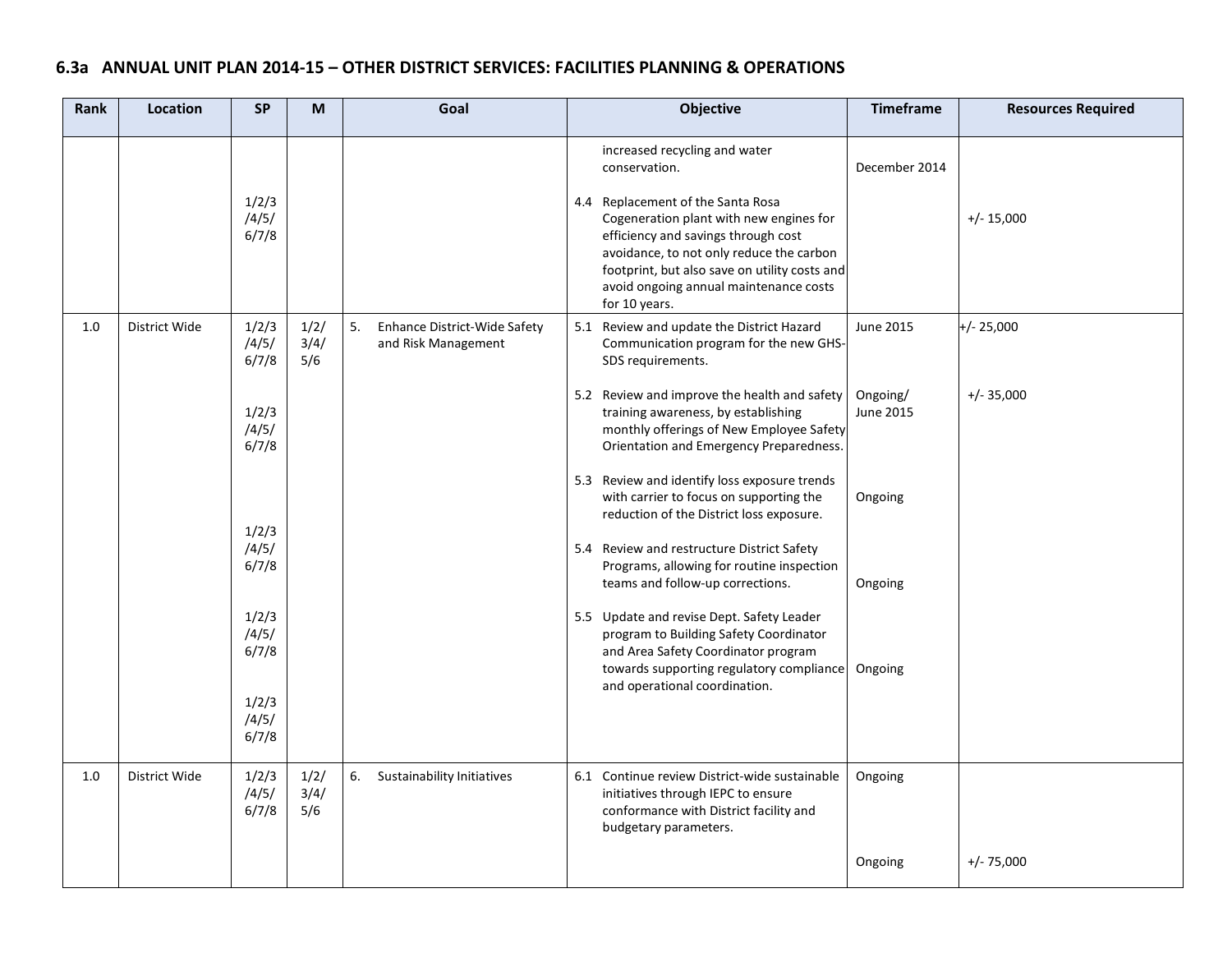| Rank | Location      | <b>SP</b>               | M                   | Goal                                                                         | Objective                                                                                                                                                                                                                                                                                                                    | <b>Timeframe</b> | <b>Resources Required</b> |
|------|---------------|-------------------------|---------------------|------------------------------------------------------------------------------|------------------------------------------------------------------------------------------------------------------------------------------------------------------------------------------------------------------------------------------------------------------------------------------------------------------------------|------------------|---------------------------|
|      |               | 1/2/3<br>/4/5/<br>6/7/8 |                     |                                                                              | 6.2 Based on TCO/ Accreditation<br>requirements, establish need for<br>"Assistant Director/Energy Manager"<br>position reporting to Dir. FacOps/Dean<br>FPO.                                                                                                                                                                 |                  |                           |
|      |               | 1/2/3<br>/4/5/<br>6/7/8 |                     |                                                                              | 6.3 Support new BAAQMD Reg. 14<br>requirements for employee commute.                                                                                                                                                                                                                                                         | Ongoing          |                           |
|      |               | 1/2/3<br>/4/5/<br>6/7/8 |                     |                                                                              | 6.4 Implement district wide Energy Efficiency<br>Projects and Initiatives reducing District<br>utility expenditures.                                                                                                                                                                                                         | Ongoing          |                           |
|      |               | 1/2/3<br>/4/5/<br>6/7/8 |                     |                                                                              | 6.5 Continue to improve the District's<br>sustainability presence and commitment<br>by reviewing and updating web page<br>content from a cross discipline<br>representation.                                                                                                                                                 |                  |                           |
| 1.0  | District Wide | 1/2/3<br>/4/5/<br>6/7/8 | 1/2/<br>3/4/<br>5/6 | 7.<br>Enhance District-Wide<br><b>Emergency and Disaster</b><br>Preparedness | 7.1 Continue to foster cross-component<br>support that would ensure a coordinated<br>effort between the District EOC and the<br>DOC's on campuses/sites during an<br>emergency/disaster, and meet the<br>District's initiative to reflect the College's<br>commitment to maintain readiness in the<br>event of an emergency. | Ongoing          |                           |
|      |               | 1/2/3<br>/4/5/<br>6/7/8 |                     |                                                                              | 7.2 Implement the next phase of the<br>Emergency Management Program with an<br>outreach to the Santa Rosa community by<br>developing and launching the Building<br>Safety Coordinator/Area Safety<br>Coordinator program.                                                                                                    | Ongoing          |                           |
|      |               | 1/2/3<br>/4/5/<br>6/7/8 |                     |                                                                              | 7.3 Establish permanent EOC in Pedroncelli to<br>utilize for District-wide regulatory required<br>training (e.g. monthly NESO/Dis Prep,<br>EOC/DOC, BSC/ASC)                                                                                                                                                                 | June 2015        |                           |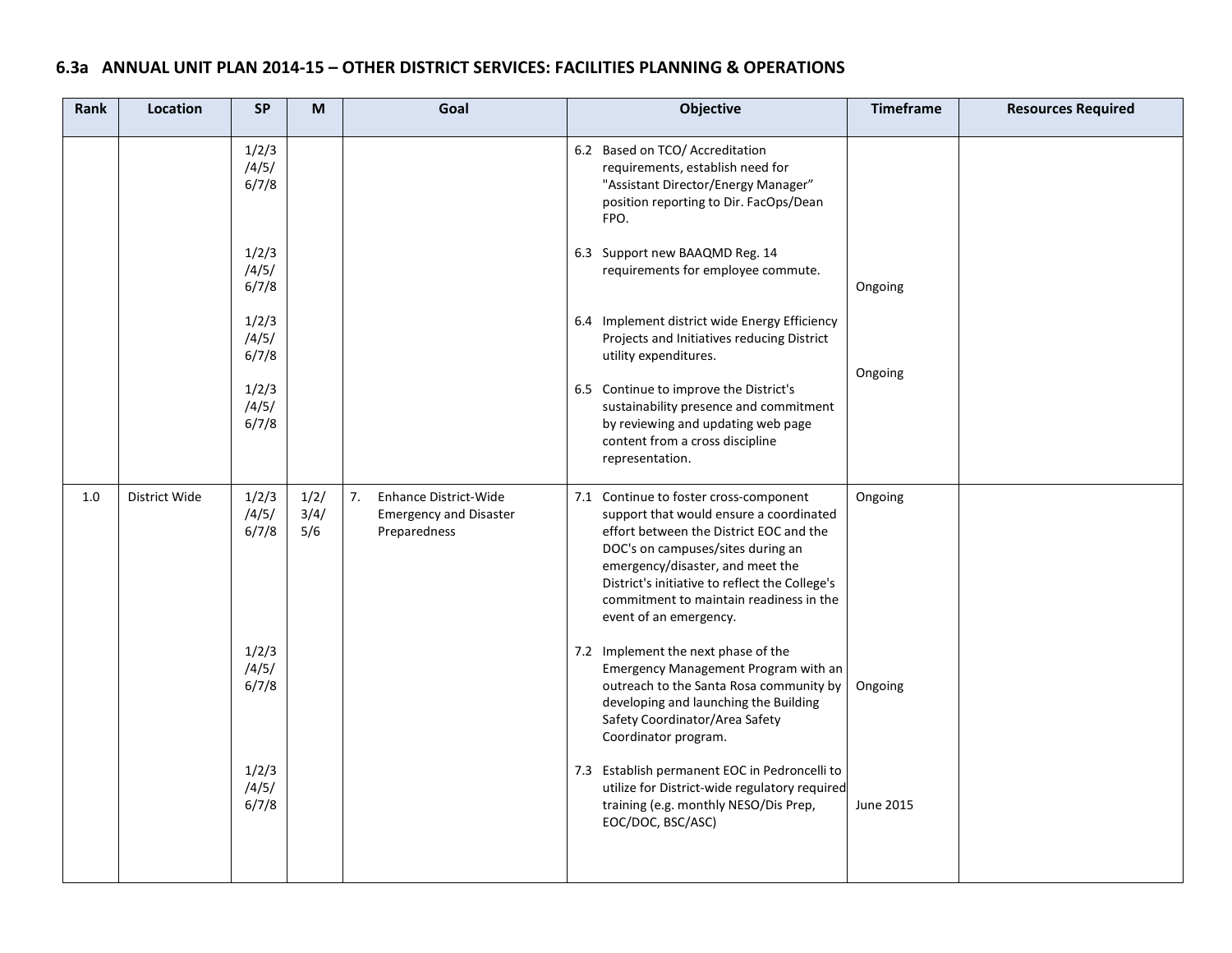| Rank | <b>Location</b> | <b>SP</b>               | M | Goal | Objective                                                                                                                                                                                                                                | <b>Timeframe</b> | <b>Resources Required</b> |
|------|-----------------|-------------------------|---|------|------------------------------------------------------------------------------------------------------------------------------------------------------------------------------------------------------------------------------------------|------------------|---------------------------|
|      |                 | 1/2/3<br>/4/5/<br>6/7/8 |   |      | 7.4 Participate in the Great California<br>Shakeout not only with the Operational<br>Area, but also to test/practice District<br>procedures such as, Alert U, Net Support<br>Notify, duck, cover and hold-on (where<br>applicable), etc. | October 2014     |                           |
|      |                 | 1/2/3<br>/4/5/<br>6/7/8 |   |      | 7.5 Provide leadership to the North Coast<br>College University Mutual Aid Group as<br>program manager of the six Community<br>Colleges and three CSUs.                                                                                  | Ongoing          |                           |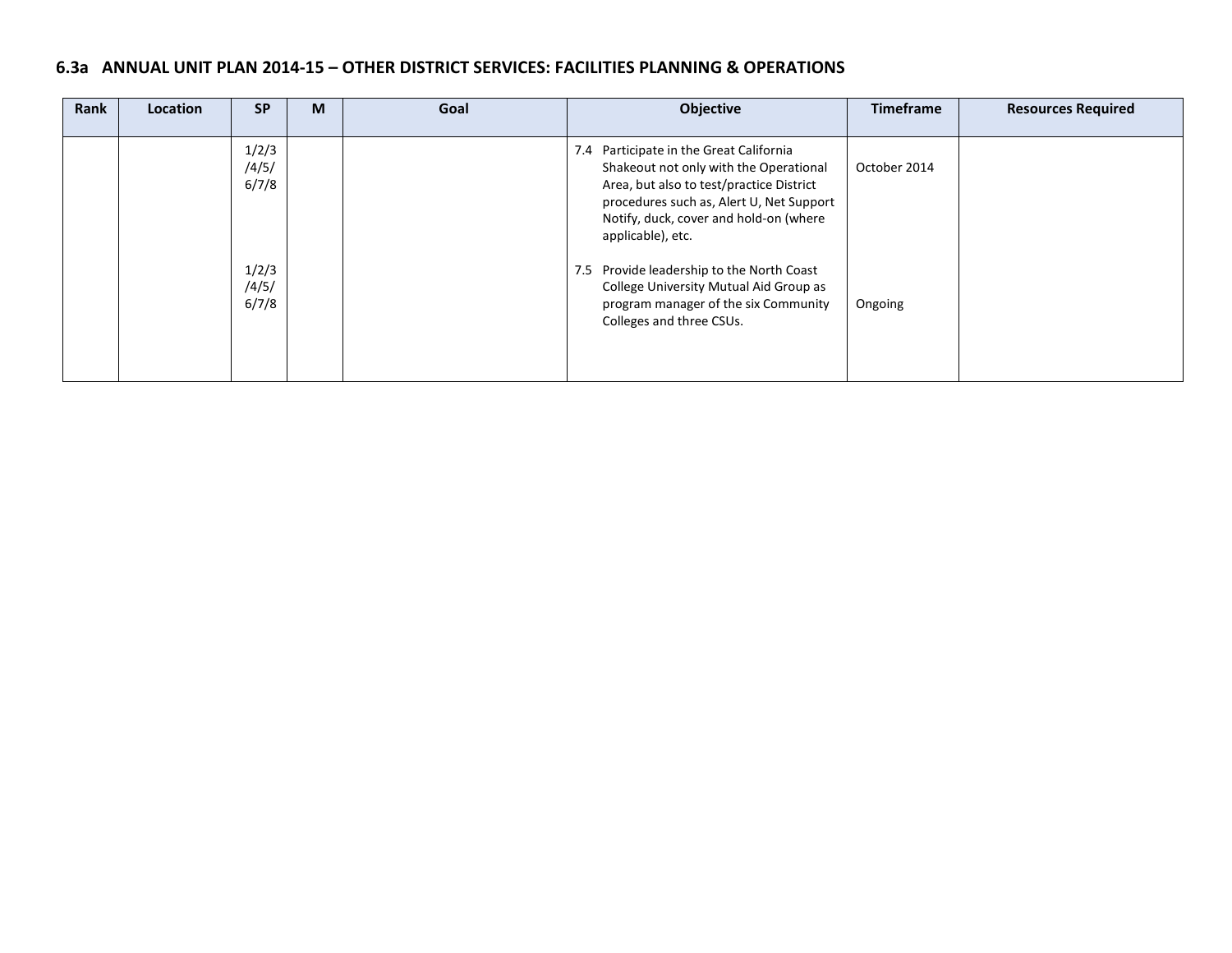# **6.3a ANNUAL UNIT PLAN – FOUNDATION**

| <b>Rank</b> | Location   | <b>SP</b> | M  | Goal                                                                                                                                                                                               | Objective                                                                                                                                                                                                                                                                                                                        | <b>Time Frame</b> | <b>Resources Required</b> |
|-------------|------------|-----------|----|----------------------------------------------------------------------------------------------------------------------------------------------------------------------------------------------------|----------------------------------------------------------------------------------------------------------------------------------------------------------------------------------------------------------------------------------------------------------------------------------------------------------------------------------|-------------------|---------------------------|
| 0001        | ALL        | 00        | 00 | <b>Endowment Building Campaign:</b><br>1.<br>Increase contributions to<br>endowment and total assets by<br>at least \$3M from \$46 to \$49M.                                                       | 1.1 Secure transformational (\$500K+) and<br>major gifts (\$25K+) from current donors.<br>1.2 Prospect, cultivate and secure 10 major<br>gifts from 10 new donors.<br>1.3 Task foundation board members with<br>cultivation and donor referrals<br>1.4 Implement marketing program to provide<br>public exposure for foundation. | FY 14/15          |                           |
| 0001        | ALL        | 00        | 00 | 2.<br><b>Targeted Fundraising Programs:</b><br>Begin implementation of<br>targeted fundraising projects to<br>address critical needs and align<br>with College's 100th<br>Anniversary Celebration. | 2.1 Work in collaboration with identified<br>College partners to create specific fund<br>development plans for next 3-4 years.<br>2.2 Assign Foundation fundraisers to project<br>areas.<br>2.3. Develop integrated collateral across<br>project areas and aligned to PR/College's<br>100th Anniversary promotions.              | FY 14/15          |                           |
| 0001        | <b>ALL</b> | $00\,$    | 00 | 3.<br>College Instructional and<br>Program Support: Secure<br>funding for areas of greatest<br>needs in college departments<br>and programs.                                                       | 3.1 Work with college representatives to<br>identify areas of instructional and program<br>funding needs.<br>3.2 Prospect, identify, cultivate and secure<br>gifts to support college priorities other than<br>student scholarships.                                                                                             | FY 14/15          |                           |
| 0001        | <b>ALL</b> | 00        | 00 | Naming and Instructional<br>4.<br>Projects:<br>Continue toward goal to<br>complete named gifts in<br>Bertolini Student Center,<br>Culinary Arts Center and<br>Petaluma Campus.                     | 4.1 Continue to cultivate and secure gifts for<br>building endowments.<br>4.2 Actively involve Foundation board<br>members to assist with fundraising in specified<br>areas.                                                                                                                                                     | FY 14/15          |                           |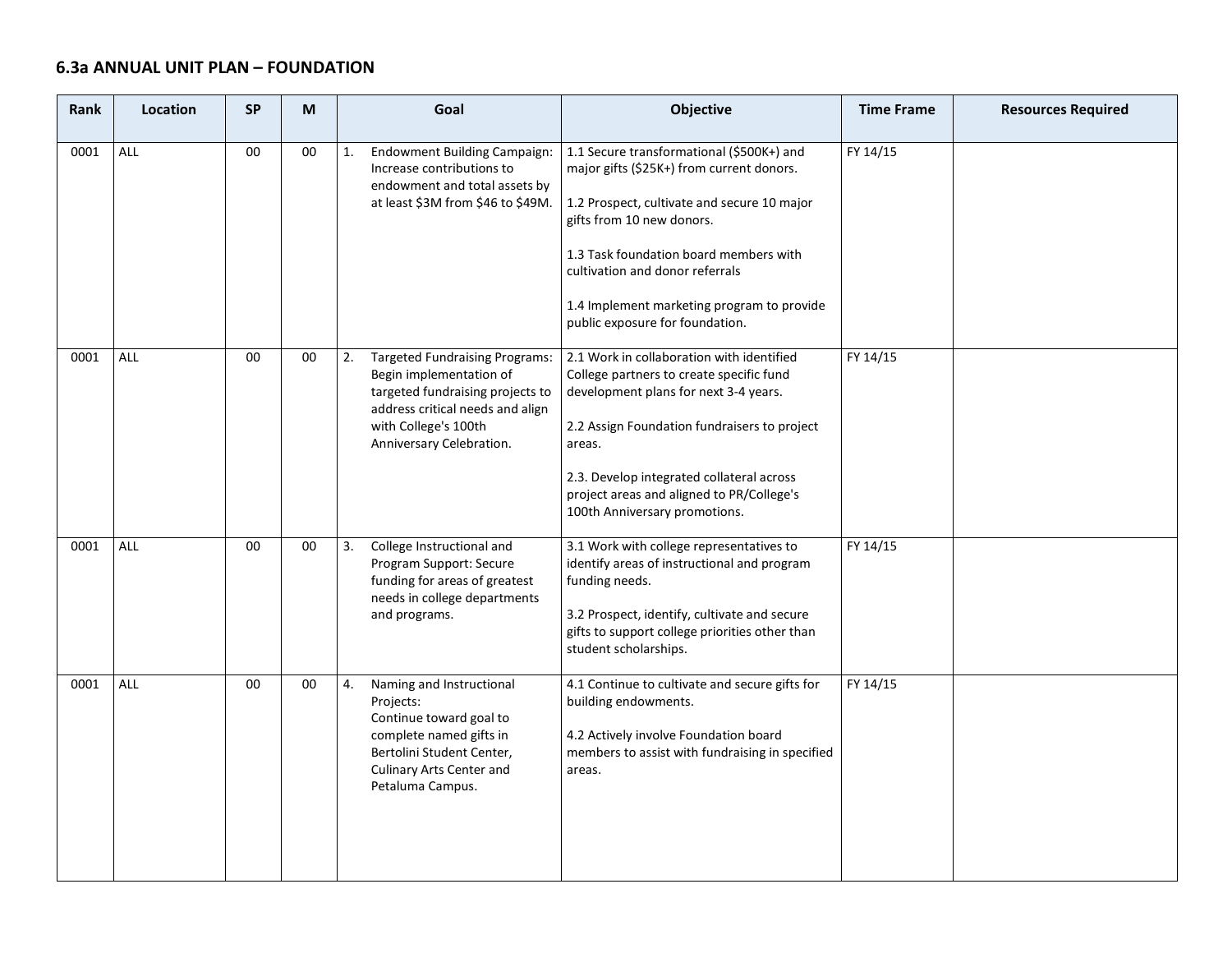#### **6.3a ANNUAL UNIT PLAN – FOUNDATION**

 $\sim$ 

**Contract Contract** 

| Rank | Location | <b>SP</b> | M  | Goal                                                                                                                                                                                             | Objective                                                                                                                                                                                                                                                              | <b>Time Frame</b> | <b>Resources Required</b> |
|------|----------|-----------|----|--------------------------------------------------------------------------------------------------------------------------------------------------------------------------------------------------|------------------------------------------------------------------------------------------------------------------------------------------------------------------------------------------------------------------------------------------------------------------------|-------------------|---------------------------|
| 0001 | ALL      | 00        | 00 | <b>Corporate Relations Program:</b><br>5.<br>Design and implement a<br>corporate relations effort to<br>attract financial and other<br>corporate resources to the<br>College.                    | 5.1 Provide resources, leadership support and<br>guidance to corporate relations manager.<br>5.2 Assist with the development and<br>implementation of the program.<br>5.3 Integrate the corporate relations program<br>into Foundation fund development goals.         | FY 14/15          |                           |
| 0001 | ALL      | 00        | 00 | Foundation Support to Partner<br>6.<br>Committees & Special Projects:<br>Hire a Development Manager to<br>provide fundraising support to<br>AgTrust, BCAT, FOPCT, and<br>other special projects. | 6.1 Recruit and retain qualified Development<br>Manager by November 2014.<br>6.2 Identify projects and specific fundraising<br>goals.<br>6.3 Ensure full understanding of manager's<br>role and responsibilities with<br>committees/projects.                          | FY 14/15          |                           |
| 0001 | ALL      | 00        | 00 | Marketing: Hire part-time<br>7.<br>marketing and social media<br>coordinator to assist<br>Foundation with marketing and<br>outreach.                                                             | 7.1 In collaboration with PR recruit and retain<br>qualified marketing and social media<br>coordinator by October 2014.<br>7.2 Assist with development of marketing plan.<br>7.3 Assign ongoing projects, i.e. JC Connect,<br>Foundation Annual Report, Web site, etc. | FY 14/15          |                           |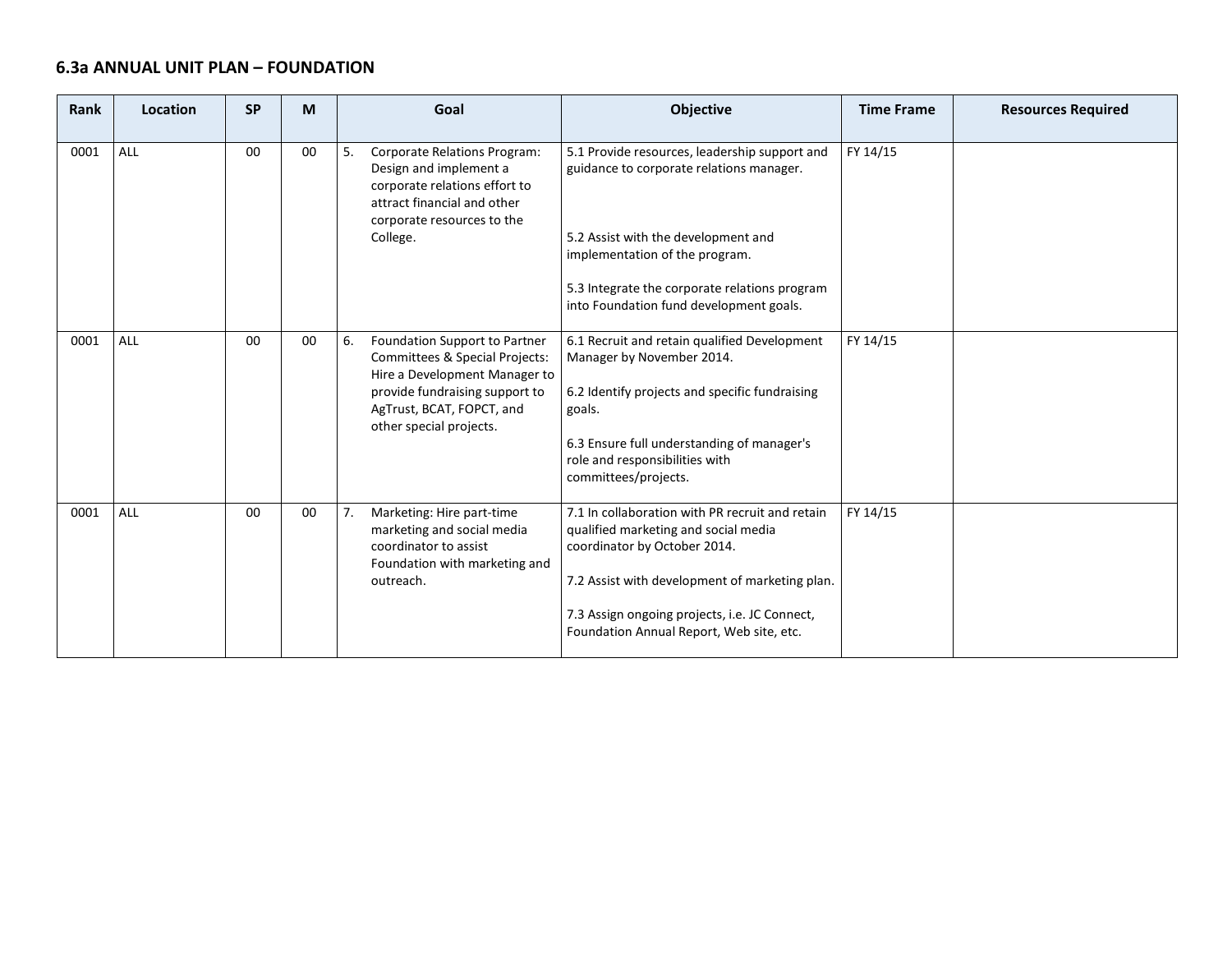# **6.3a ANNUAL UNIT PLAN 2014-15 – INFORMATION TECHNOLOGY**

**Contract Contract** 

 $\sim$ 

| Rank | Location   | <b>SP</b> | M  | Goal |                                                                                      | <b>Objective</b>                                                                                                                                                                  | <b>Time Frame</b> | <b>Resources Required</b>                                                                                                                 |
|------|------------|-----------|----|------|--------------------------------------------------------------------------------------|-----------------------------------------------------------------------------------------------------------------------------------------------------------------------------------|-------------------|-------------------------------------------------------------------------------------------------------------------------------------------|
| 0001 | ALL        | 04        | 07 | 1.   | Using the most efficient email<br>infrastructure to date.                            | Moving the entire SRJC email boxes to<br>Microsoft cloud.                                                                                                                         | 12 months         | -Considerable staff time for<br>deployment<br>Cost for archiving solution: \$ 2 per<br>month per user.                                    |
| 0002 | Santa Rosa | 04        | 07 | 2.   | Upgrade Security and<br>Earthquake resistance of<br>District Computer Server Room.   | Add Card lock access to SRIT areas with access<br>to the server room.<br>Add key lock box for all IT employees to use to<br>access the server room. No taking keys off<br>campus. | 12 months         | - ITG funding for card locks<br>- ITG funding for lock box, waiting for<br>facilities to install<br>- Staff time to oversee installations |
| 0003 | ALL        | 04        | 07 | 3.   | Accreditation IIC and IIIC                                                           | Work with team to complete IIC and IIIC<br>accreditation                                                                                                                          | 12 months         | - Staff time                                                                                                                              |
| 0004 | ALL        | 04        | 07 | 4.   | Upgrade all District computers<br>to Win 7, XP goes out of<br>support in Spring 2014 | Upgrade hardware to handle Win 7<br>Eliminate security risks of unsupportable<br>Operating Systems (XP).                                                                          | 12 months         | - Staff Time                                                                                                                              |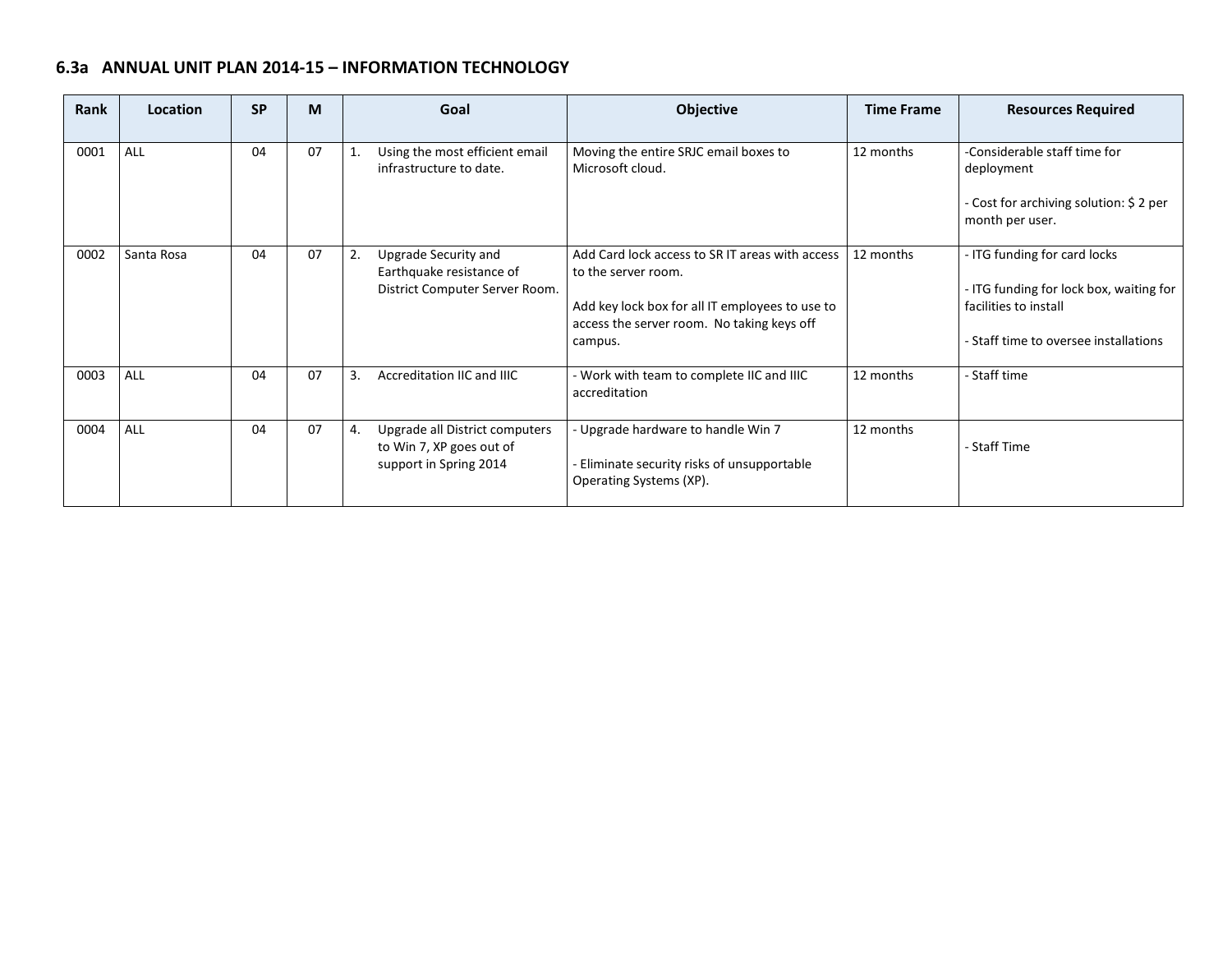#### **6.3a ANNUAL UNIT PLAN – INSTITUTIONAL RESEARCH**

| <b>Rank</b> | Location | <b>SP Goal</b>                 | <b>Mission</b>            | Goal                                                                                                                                                                                                              | <b>Objectives</b>                                                                                                                        | <b>Timeframe</b>   | <b>Resources Required</b> |
|-------------|----------|--------------------------------|---------------------------|-------------------------------------------------------------------------------------------------------------------------------------------------------------------------------------------------------------------|------------------------------------------------------------------------------------------------------------------------------------------|--------------------|---------------------------|
|             | All      | Institutional<br>Effectiveness | Continuous<br>Improvement | 1.0 Conduct research in<br>support of district planning<br>efforts by providing<br>relevant data, analysis and<br>information                                                                                     | 1.1 Support IPC and the<br>district's quest for<br>integrated planning                                                                   | Throughout 2013-14 | <b>Existing resources</b> |
|             | All      | Institutional<br>Effectiveness | Continuous<br>Improvement |                                                                                                                                                                                                                   | 1.2 Support the district's<br>strategic planning effort                                                                                  | Throughout 2013-14 | <b>Existing resources</b> |
|             | All      | Institutional<br>Effectiveness | Continuous<br>Improvement |                                                                                                                                                                                                                   | 1.3 Support the district's<br>Accreditation effort                                                                                       | Throughout 2013-14 | <b>Existing resources</b> |
|             | All      | Institutional<br>Effectiveness | Continuous<br>Improvement |                                                                                                                                                                                                                   | 1.4 Implement a visually<br>appealing interactive web<br>site where SRJC users can<br>explore data in an<br>engaging, user-friendly way  | Throughout 2013-14 | <b>Existing resources</b> |
|             | All      | Institutional<br>Effectiveness | Continuous<br>Improvement |                                                                                                                                                                                                                   | 1.5 Publish the annual<br>SCJCD Fact Book, the<br>primary source for<br>longitudinal institutional<br>data used for planning<br>purposes | Throughout 2013-14 | <b>Existing resources</b> |
|             | All      | <b>Student Success</b>         | Continuous<br>Improvement | 2.0 Conduct required data<br>collection and verification<br>for state and federal<br>reporting, including IPEDS,<br>Student Success Scorecard,<br>Gainful Employment, and<br>placement test validation<br>studies | 2.1 Provide required data,<br>analysis and verification                                                                                  | Throughout 2013-14 | <b>Existing resources</b> |
|             | All      | Institutional<br>Effectiveness | Continuous<br>Improvement |                                                                                                                                                                                                                   | 2.2 Provide leadership in<br>data verification efforts,<br>specifically by chairing the<br>MIS Task Force                                | Throughout 2013-14 | <b>Existing resources</b> |
|             | All      | Institutional<br>Effectiveness | Continuous<br>Improvement |                                                                                                                                                                                                                   | 2.3 Meet all deadlines to<br>keep the SCJCD in<br>compliance with state and<br>federal data submissions                                  | Throughout 2013-14 | <b>Existing resources</b> |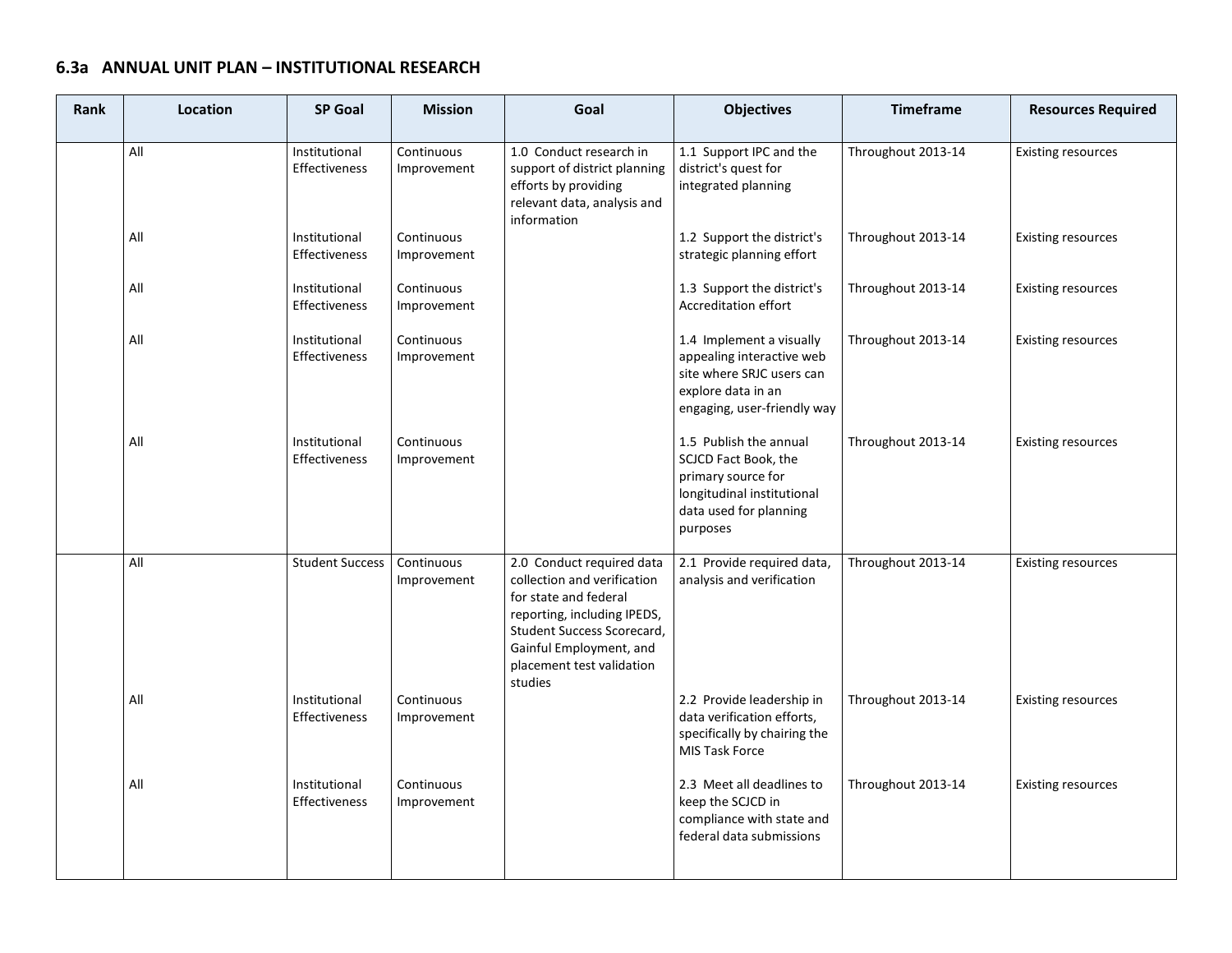#### **6.3a ANNUAL UNIT PLAN – INSTITUTIONAL RESEARCH**

| All | Financial<br>Resources         | Continuous<br>Improvement | 3.0 Conduct research in<br>support of grant and<br>categorical programs and<br>other outside funding<br>sources (CTEOS, Basic<br>Skills, Perkins, Student<br>Support and Student<br>Equity, AB86, HSACCC, etc.) | 3.1 Particularly for<br>categorical and grant<br>funding sources for OIR,<br>conduct research and<br>gather data as requested<br>and required           | Throughout 2013-14 | <b>Existing resources</b> |
|-----|--------------------------------|---------------------------|-----------------------------------------------------------------------------------------------------------------------------------------------------------------------------------------------------------------|---------------------------------------------------------------------------------------------------------------------------------------------------------|--------------------|---------------------------|
| All | Financial<br>Resources         | Administrative            |                                                                                                                                                                                                                 | 3.2 Contract with other<br>community colleges to<br>conduct the 2015 CTE<br><b>Outcomes Survey</b>                                                      | Throughout 2013-14 | <b>Existing resources</b> |
| All | Institutional<br>Effectiveness | Continuous<br>Improvement | 4.0 Assess the<br>effectiveness of Santa Rosa<br>Junior College                                                                                                                                                 | 4.1 Provide 2014<br><b>Institutional Effectiveness</b><br>Report, and widely share<br>the results throughout the<br>district                            | Throughout 2013-14 | <b>Existing resources</b> |
| All | Institutional<br>Effectiveness | Continuous<br>Improvement |                                                                                                                                                                                                                 | 4.2 Modify the<br><b>Institutional Effectiveness</b><br>Report template for 2015<br>to align with the newly<br>developed Strategic Plan                 | Throughout 2013-14 | <b>Existing resources</b> |
| All | Institutional<br>Effectiveness | Continuous<br>Improvement |                                                                                                                                                                                                                 | 4.3 Conduct other analysis<br>as requested and time<br>permitting to compare<br>SRJC with other community<br>colleges in the state and in<br>the nation | Throughout 2013-14 | <b>Existing resources</b> |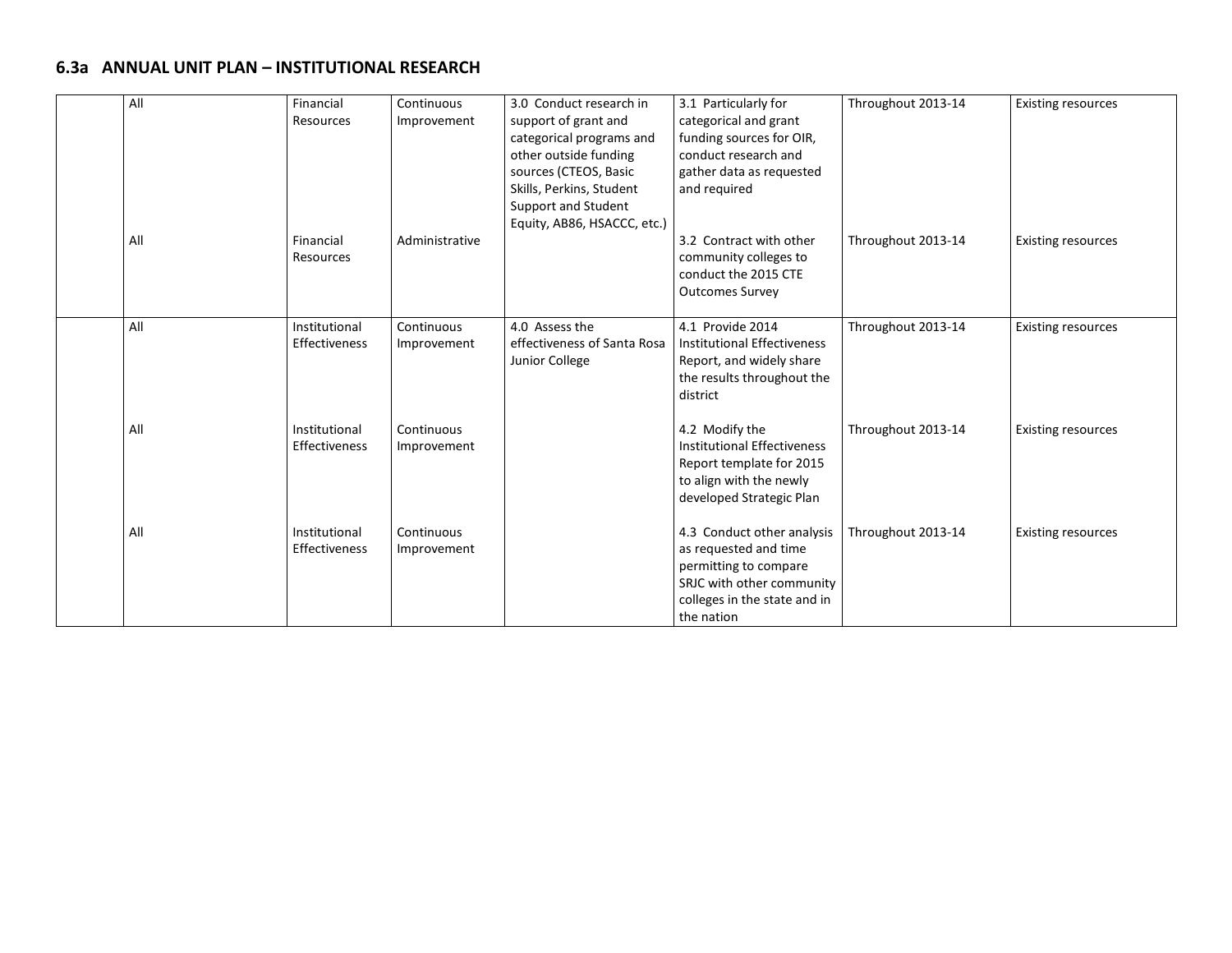#### **6.3a ANNUAL UNIT PLAN 2014-15 – PUBLIC RELATIONS**

| <b>Rank</b> | Location   | <b>SP</b> | M  | Goal                                                                                                                                | Objective                                                                                                                                                                                                                                                                                                                                                                                                                        | <b>Time Frame</b>         | <b>Resources Required</b>                                                                                                                                        |
|-------------|------------|-----------|----|-------------------------------------------------------------------------------------------------------------------------------------|----------------------------------------------------------------------------------------------------------------------------------------------------------------------------------------------------------------------------------------------------------------------------------------------------------------------------------------------------------------------------------------------------------------------------------|---------------------------|------------------------------------------------------------------------------------------------------------------------------------------------------------------|
| 0001        | <b>ALL</b> | 04        | 06 | Ensure successful passage<br>1.<br>and implementation of SRJC<br><b>Facilities Bond Measure</b>                                     | 1.1 Collaborate with and support consultants' efforts<br>to implement a successful plan, especially in relation<br>to local media, outreach and marketing<br>1.2 Provide counsel to the President in relation to<br>local media, outreach and marketing in support of the<br>Bond measure<br>1.3 Support outreach activities of the President,<br>members of the Cabinet and Board of Trustees<br>in support of the Bond measure | <b>Fall 2014</b>          | N/A                                                                                                                                                              |
| 0002        | ALL        | 08        | 06 | Develop marketing plan to<br>2.<br>support Enrollment<br>Management Plan, and help<br>SRJC meet our enrollment<br>goals for 2014-15 | 2.1 Provide leadership in marketing and public<br>relations with effective, creative and organized<br>campaigns (including both paid and unpaid<br>promotion)<br>2.2 Collaborate closely with Student Services and<br>Academic Affairs to create effective timelines and<br>themes<br>2.3 Effectively utilize our web site and social media to<br>support enrollment goals                                                       | Fall 2014-Spring<br>2015  | Current staff for creating the plan.<br>\$100,000 or more (depending on the<br>plan) to implement the plan; will<br>include paid advertising, other<br>materials |
| 0003        | ALL        | 08        | 06 | 3.<br>Provide effective<br>communications and<br>marketing support for<br>successful accreditation visit<br>in Spring 2015          | 3.1 Collaborate with Accreditation leadership to plan<br>effective communications/marketing pieces that are<br>inspiring, organized and clear<br>3.2 Provide advice on the best approaches to achieve<br>the sub-goals of the Accreditation team                                                                                                                                                                                 | Fall 2014-Spring<br>2015  | Current staff                                                                                                                                                    |
| 0004        | <b>ALL</b> | 08        | 06 | Support the successful<br>4.<br>implementation of the SRJC<br>Strategic Plan through<br>improving institutional<br>effectiveness    | 4.1 Work with IT to complete development of new,<br>mobile-friendly, effective web site<br>4.2 Support updated content, photos and videos on<br>new department web sites<br>4.3 Continue expanding social media platforms,<br>analysis and effectiveness                                                                                                                                                                         | Fall 2014-<br>Summer 2016 | Current staff                                                                                                                                                    |
| 0005        | <b>ALL</b> | 07        | 06 | 5.<br>Initiate planning process for                                                                                                 | 5.1 Working with the President's office, create<br>SRJC 100th Anniversary Year   centennial anniversary committee                                                                                                                                                                                                                                                                                                                | Fall 2014-<br>Summer 2015 | No additional resources required in<br>2014/15.                                                                                                                  |